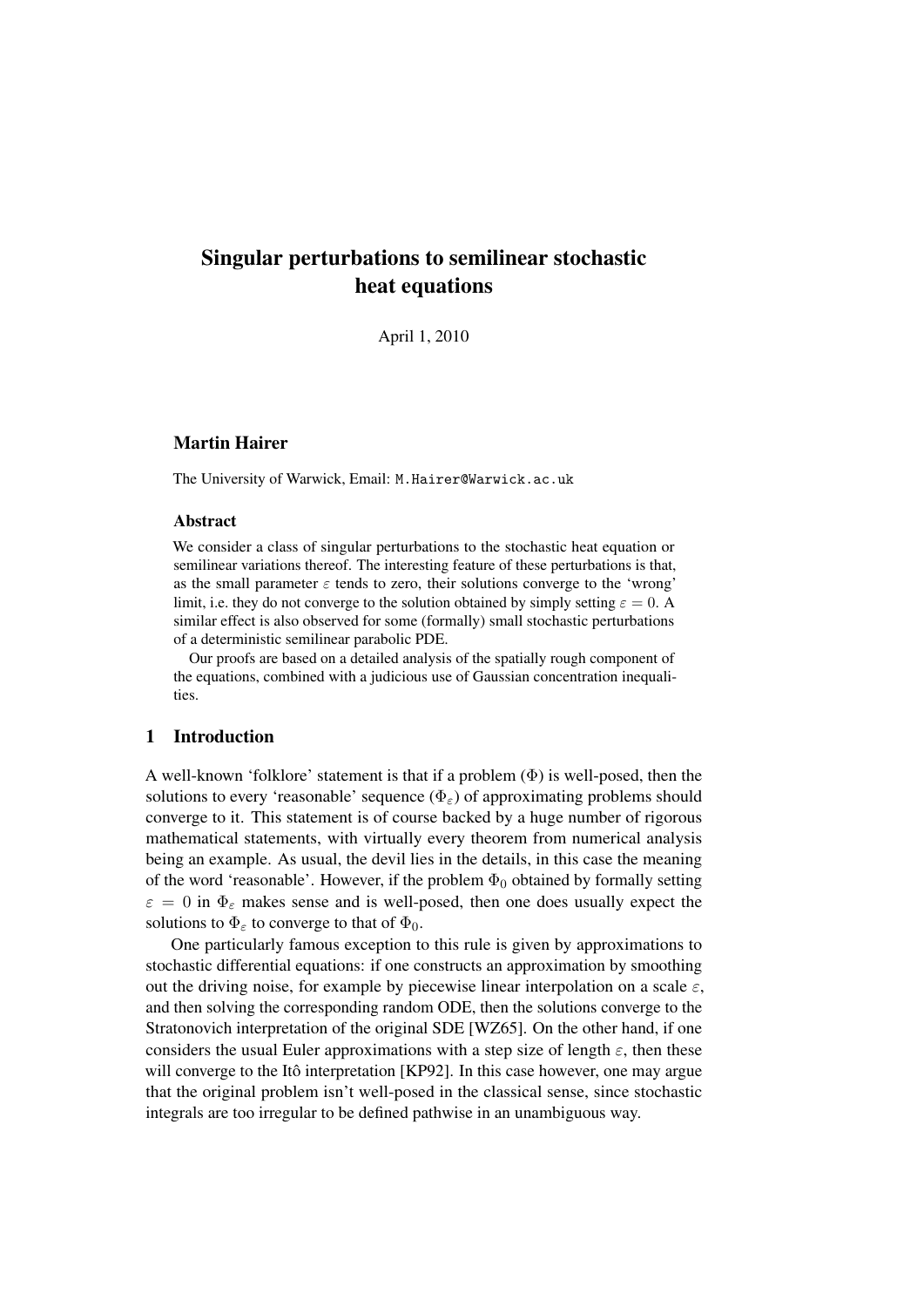The aim of this article is to provide a class of examples of stochastic PDEs where a similar type of inconsistency occurs, but without having any ambiguity in the meaning of either the approximating or the limiting model. However, similar to the case of the approximations to an SDE, the inconsistency will be a consequence of the roughness of the solutions (but this time it is the spatial roughness that comes into play) and the correction term that appears in the limit can be interpreted as a kind of local quadratic variation, just as in the Itô-Stratonovich correction.

The aim of this article is to study the limit  $\varepsilon \to 0$  of a class of stochastic PDEs of the type

$$
\partial_t u_{\varepsilon} = \nu \partial_x^2 u_{\varepsilon} + f(u_{\varepsilon}) + \sqrt{2} \xi(t, x) \n- \varepsilon^2 \partial_x^4 u_{\varepsilon} + \varepsilon g(u_{\varepsilon}) \partial_x^2 u_{\varepsilon} + \varepsilon h(u_{\varepsilon}) (\partial_x u_{\varepsilon} \otimes \partial_x u_{\varepsilon})
$$
\n
$$
( \Phi_{\varepsilon} )
$$

where  $\xi$  is space-time white noise<sup>1</sup> and  $x \in [0, 2\pi]$ . For simplicity, we consider periodic boundary conditions, but we do not expect the result to depend on this. Note that additional constants in front of the noise term  $\xi$  can always be eliminated by a time change, whereas additional constants in front of the term  $\partial_x^4 u$  can be eliminated by redefining  $\varepsilon$ , f, q and h. Here, we will assume that the solution u takes values in  $\mathbb{R}^n$  and that

$$
f: \mathbf{R}^n \to \mathbf{R}^n
$$
,  $g: \mathbf{R}^n \to L(\mathbf{R}^n, \mathbf{R}^n)$ ,  $h: \mathbf{R}^n \to L(\mathbf{R}^n \otimes \mathbf{R}^n, \mathbf{R}^n)$ ,

are functions such that f and h are of class  $C^1$  and g is  $C^2$ . It is not too difficult to show [DPZ92, Hai09] that  $(\Phi_{\varepsilon})$  has unique local weak and mild solutions in  $L^{\infty}$ , so that our model is well-posed. Note furthermore that the stochastic noise term is additive, so that there is no need to resort to stochastic calculus to make sense of the solutions to  $(\Phi_{\varepsilon})$ . In particular, there is no ambiguity to the concept of solution to  $(\Phi_{\varepsilon})$ ,  $^2$ 

Similarly, the model where we set  $\varepsilon = 0$ , namely

$$
\partial_t u_0 = \nu \partial_x^2 u_0 + f(u_0) + \sqrt{2} \xi(t, x) , \qquad (\Phi_0)
$$

is perfectly well-posed and has unique local solutions in  $L^{\infty}$  both in the mild and the weak sense.

It is therefore natural to expect that one has  $u_{\varepsilon} \to u_0$  in some sense as  $\varepsilon \to 0$ . Surprisingly, this is not the case! Indeed, the purpose of this article is to prove a convergence result for  $(\Phi_{\varepsilon})$  that can loosely be formulated as:

**Theorem 1.1** *The solutions*  $u_{\varepsilon}$  *to* ( $\Phi_{\varepsilon}$ ) *converge in probability as*  $\varepsilon \to 0$  *to the solutions* u *to* √

$$
\partial_t u = \nu \partial_x^2 u + \bar{f}(u) + \sqrt{2}\xi(t, x), \tag{\Phi}
$$

<sup>&</sup>lt;sup>1</sup>Recall that space-time white noise is the distribution-valued centred Gaussian process with covariance given by  $\mathbf{E}\xi(x,t)\xi(y,s) = \delta(x-y)\delta(t-s)$ .

<sup>&</sup>lt;sup>2</sup>Since the solutions to  $(\Phi_{\varepsilon})$  are not  $C^2$  in general (they are only  $C^{\alpha}$  for every  $\alpha < \frac{3}{2}$ ), the term  $\epsilon g(u_{\varepsilon})\partial_x^2 u_{\varepsilon}$  has to be interpreted in the weak sense by performing one integration by parts.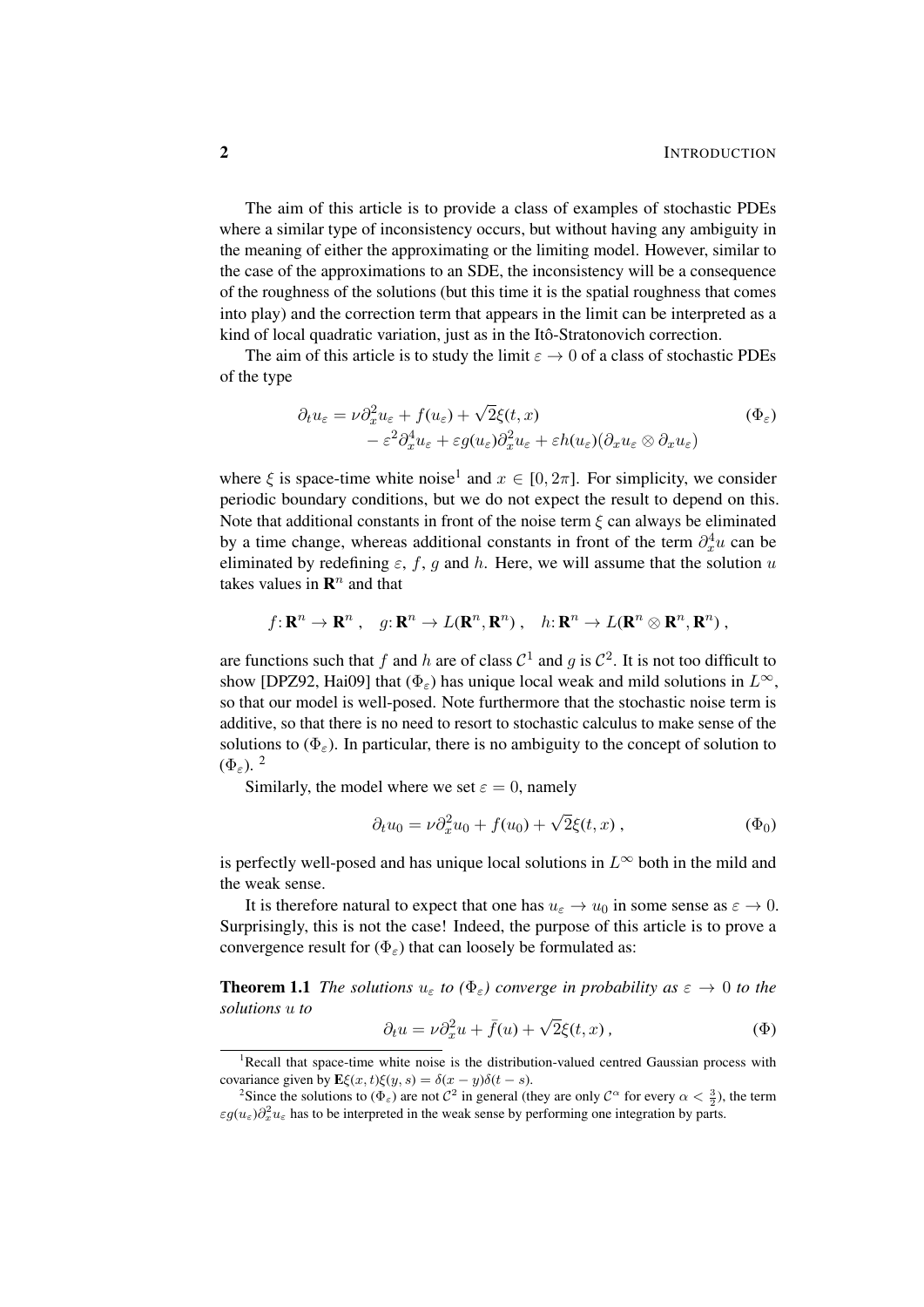#### INTRODUCTION 3

*where the effective nonlinearity*  $\bar{f}$  *is given by* 

$$
\bar{f}(u) = f(u) + \frac{1}{2\sqrt{\nu}} \operatorname{Tr}(h(u) - D_s g(u)) . \tag{1.1}
$$

*Furthermore, for every*  $\kappa > 0$ , the convergence rate is of order  $\mathcal{O}(\varepsilon^{\frac{1}{2} - \kappa})$  in the L∞*-norm.*

**Remark 1.2** The partial trace of h is defined, in components, as  $(\text{Tr } h)_i = \sum_j h_{ijj}$ and the symmetrised derivative of g is given by  $(D_s g)_{ijk} = \frac{1}{2}$  $\frac{1}{2}(\partial_k g_{ij} + \partial_j g_{ik}).$ 

**Remark 1.3** Note that no growth condition is assumed on  $f$ ,  $g$  and  $h$ . Therefore, the limiting problem ( $\Phi$ ) could potentially have a finite explosion time  $\tau^*$ . In this case, the approximation result obviously holds only up to  $\tau^*$ . Furthermore, it requires to consider initial conditions that are 'nice' in the sense that they have the same structure as the solutions to  $(\Phi)$  at positive times. A precise formulation of these conditions can be found in the rigorous version of the statement, Theorem 5.1 below.

**Remark 1.4** The convergence rate  $\varepsilon^{\frac{1}{2} - \kappa}$  is optimal in the sense that even in the 'trivial' linear case  $f = g = h = 0$ , the  $L^{\infty}$ -distance between  $u_{\varepsilon}$  and u is no better than  $\varepsilon^{\frac{1}{2}}$  times some logarithmic correction factor.

In the case  $q = 0$ , one interpretation of our result is that the solutions to

$$
\partial_t u_{\varepsilon} = \nu \partial_x^2 u_{\varepsilon} - \varepsilon^2 \partial_x^4 u_{\varepsilon} + f(u_{\varepsilon}) + \varepsilon h(u_{\varepsilon}) (\partial_x u_{\varepsilon} \diamond \partial_x u_{\varepsilon}) + \sqrt{2} \xi(t, x) ,
$$

do indeed converge as  $\varepsilon \to 0$  to the solutions to the corresponding system where we formally set  $\varepsilon = 0$ . In this equation, the Wick product  $\diamond$  should be interpreted as the Wick product with respect to the Gaussian structure induced on the solution space by the linearised equation, as for example in [JLM85, BG97, DPD03, DPT07]. Note that this notion of Wick product is *different* in general from the notion obtained by using the Gaussian structure induced by the driving noise (i.e. the Wick product of Wiener chaos) as in [HØUZ96, Cha00, MR10]. In our situation, we actually expect both notions of Wick product to lead to the same limit as  $\varepsilon \to 0$ , but we have no proof of this.

#### 1.1 Extensions and related problems

There are a number of extensions to these results that are worth mentioning. Note first that if, instead of space-time white noise, we took any noise process with more regular samples (for example such that its covariance operator is given by  $(-\partial_x^2)^{-\alpha}$ for some  $\alpha > 0$ ), then the solutions to  $(\Phi_{\varepsilon})$  would indeed converge to those of  $(\Phi_0)$ . However, if  $\alpha \in (0, \frac{1}{2})$  $\frac{1}{2}$ ) and one replaces the factor  $\varepsilon$  in front of the nonlinearity in  $(\Phi_{\varepsilon})$  by  $\varepsilon^{1-2\alpha}$ , then one can retrace the proofs in this article to show that one has convergence to ( $\Phi$ ), but with the factor  $1/(2\sqrt{\nu})$  in (1.1) replaced by

$$
\frac{1}{\pi\nu^{\alpha+\frac{1}{2}}} \int_0^\infty \frac{dx}{x^{2\alpha}(1+x^2)}.
$$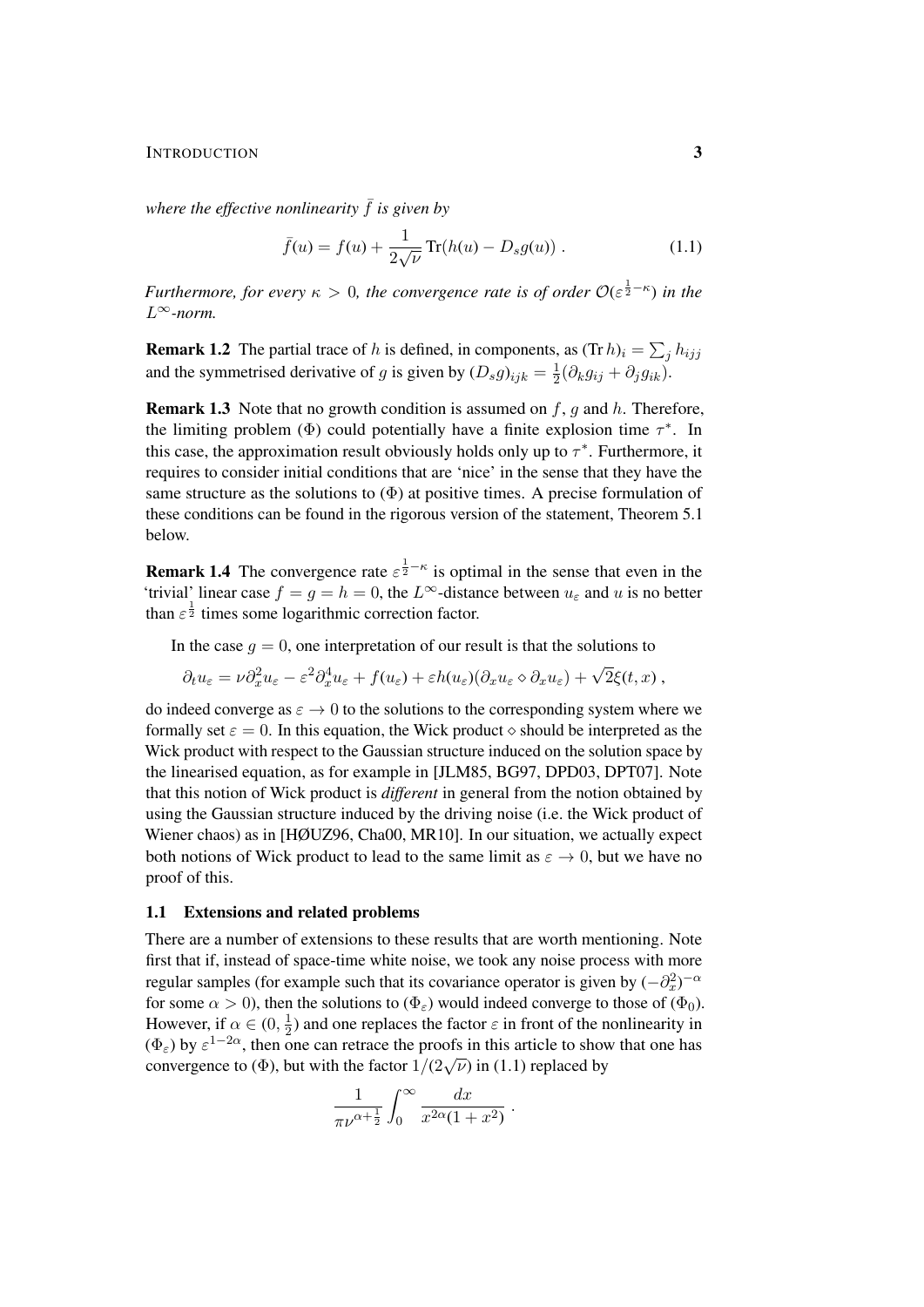Similarly, one could modify the linear part of the perturbation. Indeed, given a polynomial Q with  $Q(0) = 1$  and positive leading coefficient, we could consider instead of  $(\Phi_{\varepsilon})$  the sequence of problems

$$
\partial_t u_{\varepsilon} = \nu Q(-\varepsilon^2 \partial_x^2) \partial_x^2 u_{\varepsilon} + f(u_{\varepsilon}) + \sqrt{2} \xi(t, x) \n+ \varepsilon g(u_{\varepsilon}) \partial_x^2 u_{\varepsilon} + \varepsilon h(u_{\varepsilon}) (\partial_x u_{\varepsilon} \otimes \partial_x u_{\varepsilon}).
$$

Again, inspection of the proofs given in this article shows that one has convergence to  $(\Phi)$ , but this time the prefactor of the correction term is given by

$$
\frac{1}{\pi\nu}\int_0^\infty \frac{dx}{Q(x^2)}.
$$

More interestingly, one can also consider situations where the limiting process is deterministic. For example, one can retrace the steps of the proof of Theorem 1.1 for the family of problems given by

$$
\partial_t u_{\varepsilon} = \nu \partial_x^2 u_{\varepsilon} + f(u_{\varepsilon}) + \sqrt{2} \varepsilon^{\gamma} \xi(t, x) \n- \varepsilon^2 \partial_x^4 u_{\varepsilon} + \varepsilon^{1-2\gamma} g(u_{\varepsilon}) \partial_x^2 u_{\varepsilon} + \varepsilon^{1-2\gamma} h(u_{\varepsilon}) (\partial_x u_{\varepsilon} \otimes \partial_x u_{\varepsilon}),
$$

and to show that for  $\gamma \in (0, \frac{1}{2})$  $\frac{1}{2}$ ), the solutions converge to the solutions to the semilinear heat equation

$$
\partial_t u = \nu \partial_x^2 u + \bar{f}(u) ,
$$

with  $\bar{f}(u)$  as in (1.1).

The borderline case  $\gamma = \frac{1}{2}$  $\frac{1}{2}$  can also be treated, at least when  $g = 0$ , and we will present this case in detail since it appears to be more interesting and arises from a rather natural scaling. Consider the family of problems  $v_{\varepsilon}$  given by

$$
\partial_t v_{\varepsilon} = \nu \partial_x^2 v_{\varepsilon} - \varepsilon^2 \partial_x^4 v_{\varepsilon} + f(v_{\varepsilon}) + h(v_{\varepsilon}) (\partial_x v_{\varepsilon} \otimes \partial_x v_{\varepsilon}) + \sqrt{2\varepsilon} \xi(t, x) \,. \tag{1.2}
$$

We have the following result, which will be restated rigorously and proven in Section 5.1 below.

**Theorem 1.5** *As*  $\varepsilon \to 0$ *, the solution*  $v_{\varepsilon}$  *to* (1.2) converges to v*, where* 

$$
\partial_t v = \nu \partial_x^2 v + \bar{f}(v) + h(v) (\partial_x v \otimes \partial_x v) .
$$

*Here,*  $\bar{f} = f + \frac{1}{2}$  $\frac{1}{2\sqrt{\nu}}$  Tr h, and the convergence takes place in  $H^\beta$  for every  $\beta\in(\frac{1}{2})$  $\frac{1}{2}$ , 1).

Finally, an even more interesting class of generalisations is obtained by removing the prefactor  $\varepsilon$  in front of the nonlinearity altogether, as in (1.2), but keeping a noise term of order 1 and subtracting the corresponding 'infinite correction' from the nonlinearity in the hope that a finite object is obtained in the limit. For example, one would like to be able to study the limit  $\varepsilon \to 0$  in

$$
\partial_t u_\varepsilon = \nu \partial_x^2 u_\varepsilon - \varepsilon^2 \partial_x^4 u_\varepsilon + h(u_\varepsilon) (\partial_x u_\varepsilon \otimes \partial_x u_\varepsilon) - \frac{\operatorname{Tr} h(u_\varepsilon)}{2 \sqrt{\nu \varepsilon}} + \sqrt{2} \xi(t,x) .
$$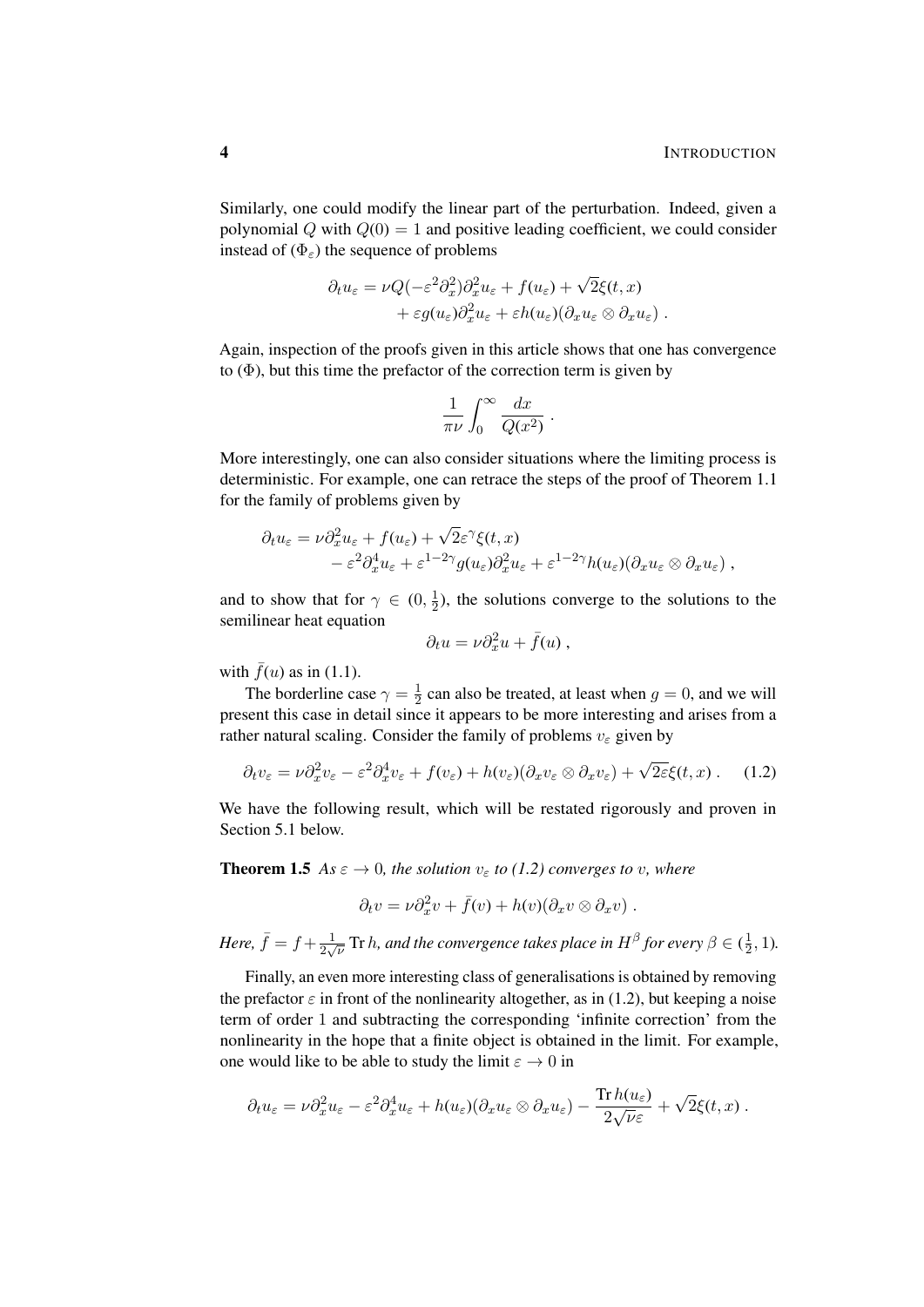In the particular case  $n = 1$  and  $h = 1$ , this reduces to the KPZ equation and it can be shown, using the Hopf-Cole transform, that a limit exists [BG97], at least for a slightly different kind of approximation. Unfortunately, no such tool exists in the general case and the problem of making sense of a KPZ-type equation directly is still wide open, although some results have been obtained in this direction [Cha00, Ass02, DPDT07].

## 1.2 Structure of the article

The remainder of the article is structured as follows. In Section 2, we show how equations of the type ( $\Phi_{\varepsilon}$ ) arise in a class of path sampling problems, thus giving an additional motivation to this work. This is followed by a brief heuristic calculation which explains why the limiting equation should have the nonlinearity  $\bar{f}$  instead of f and shows how to easily compute the prefactor  $1/(2\sqrt{\nu})$  or the variations thereof that were discussed in the previous section. In Section 3, we give a number of preliminary calculations that are useful for the proof and that show how the solutions to these equations behave. Section 4 is devoted to the proof of the main technical bound that allows to control the difference between  $\varepsilon(\partial_x u_{\varepsilon} \otimes \partial_x u_{\varepsilon})$  and a suitable multiple of the identity matrix in some negative Sobolev norm. This bound is the main ingredient for the proof of Theorem 1.1 which is reformulated in a rigorous way and proved in Section 5.

#### Acknowledgements

I would like to thank Sigurd Assing, Gérard Ben Arous, Dirk Blömker, Weinan E, Jin Feng, Jan Maas, Andrew Majda, Carl Mueller, Boris Rozovsky, Andrew Stuart, Jochen Voß and Lorenzo Zambotti for stimulating discussion on this and related problems. Financial support was kindly provided by the EPSRC through grants EP/E002269/1 and EP/D071593/1, as well as by the Royal Society through a Wolfson Research Merit Award.

#### 2 A motivation from path sampling

Besides pure mathematical interest and the, admittedly rather tenuous, connection to the KPZ equation discussed in the previous section, the study of this kind of singular limit is motivated by the following path sampling problem. Consider the ordinary differential equation describing gradient motion of a stochastic particle in a smooth potential  $V$ :

$$
dq = -\nabla V(q) dt + \sqrt{2T} dW(t) , \qquad (2.1)
$$

as well as the Langevin equation for a massive particle of mass m subject to the same potential:

$$
dq = \dot{q} dt, \qquad m d\dot{q} = -\nabla V(q) dt - \dot{q} dt + \sqrt{2T} dW(t).
$$
 (2.2)

(We consider this as a 2n-dimensional SDE for the pair  $(q, \dot{q})$ .) It is well-known (see for example [Fre04, KPS04] for a recent exposition of this fact in the context of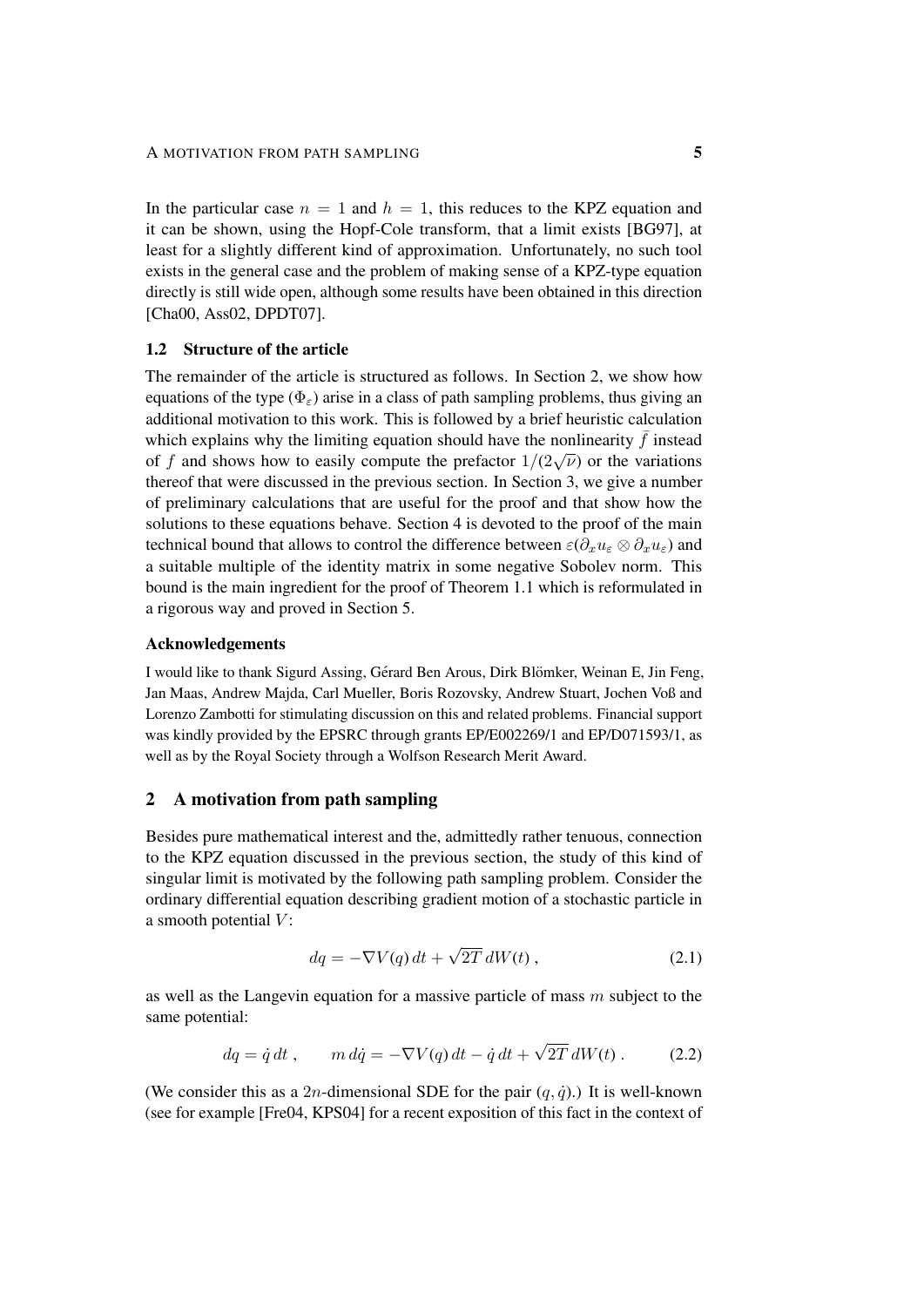a larger class of problems) that if one takes the limit  $m \to 0$  in the second equation, one recovers the solution to (2.1). This is usually referred to as the Smoluchowski-Krames approximation to (2.1) and can also be guessed in a 'naive' way by simply deleting the term  $m \, d\dot{q}$  appearing in the left hand side of the second identity in (2.2) and noting that  $\dot{q} dt = dq$  from the first identity.

Assume now that V has a critical point at the origin and consider a 'bridge' for both  $(2.1)$  and  $(2.2)$ . In the case of  $(2.1)$ , this is a solution starting at the origin and conditioned to return to the origin after a fixed time interval (which we assume to be equal to  $\pi$  in order to simplify some expressions in the sequel). In the case of (2.2), this is a sample from the stationary solution conditioned to pass through the origin at times 0 and  $\pi$ . Denote by  $\mu_m$  the bridge for (2.2) and by  $\mu_0$  the bridge for (2.1) so that both  $\mu_m$  and  $\mu_0$  are probability measures on the space  $C_0([0, \pi], \mathbb{R}^n)$ of continuous functions vanishing at their endpoints.

It was then shown in [HSVW05, HSV07] under some regularity and growth assumptions on V that  $\mu_0$  is the invariant measure for the stochastic PDE given by

$$
du^{i} = \frac{1}{2T} \partial_{t}^{2} u^{i} d\tau - \frac{1}{2T} \partial_{ij}^{2} V(u) \partial_{j} V(u) d\tau + \frac{1}{2} \partial_{ij}^{3} V(u) d\tau + \sqrt{2} dW(\tau) , \tag{2.3}
$$

where W is a cylindrical process on  $L^2([0, \pi], \mathbf{R}^n)$  (so that  $\frac{dW}{dt}$  is space-time white noise) and the linear operator  $\partial_t^2$  is endowed with Dirichlet boundary conditions. Summation over the index  $j$  is implied in those terms where it appears. Note that the variable t plays the role of *space* in this stochastic PDE, whereas the role of time is played by the 'algorithmic time'  $\tau$ .

Actually, (2.3) is even reversible with respect to  $\mu_0$  and the corresponding Dirichlet form is given by

$$
\mathcal{E}_0(\varphi, \varphi) = \int_{L^2([0,\pi], \mathbf{R}^n)} \|\nabla \varphi(u)\|^2 \,\mu_0(du) ,\qquad (2.4)
$$

where  $\nabla$  denotes the  $L^2$ -gradient.

On the other hand, it was shown in [HSV09] that  $\mu_m$  is the invariant measure for the fourth-order SPDE given by

$$
du^{i} = \frac{1}{2T} \partial_t^2 u^i d\tau - \frac{m^2}{2T} \partial_t^4 u^i d\tau - \frac{1}{2T} \partial_{ij}^2 V(u) \partial_j V(u) d\tau - \frac{m}{2T} \partial_{ij\ell}^3 V(u) \partial_x u^{\ell} \partial_x u^j d\tau - \frac{m}{T} \partial_{ij}^2 V(u) \partial_x^2 u^j d\tau + \sqrt{2} dW(\tau) ,
$$
(2.5)

where the linear operator is endowed with Dirichlet boundary conditions (for both  $u$  and its second derivative). Here, summation over repeated indices is also implied. The fact that  $0$  is a critical point for  $V$  was used in order to derive (2.5). If this was not the case, then the boundary conditions for the linear operator would be somewhat more involved, but the final result would be the same. Again,  $(2.5)$  is reversible with respect to  $\mu_m$  and the corresponding Dirichlet form  $\mathcal{E}_m$  is given by (2.4) with  $\mu_0$  replaced by  $\mu_m$ .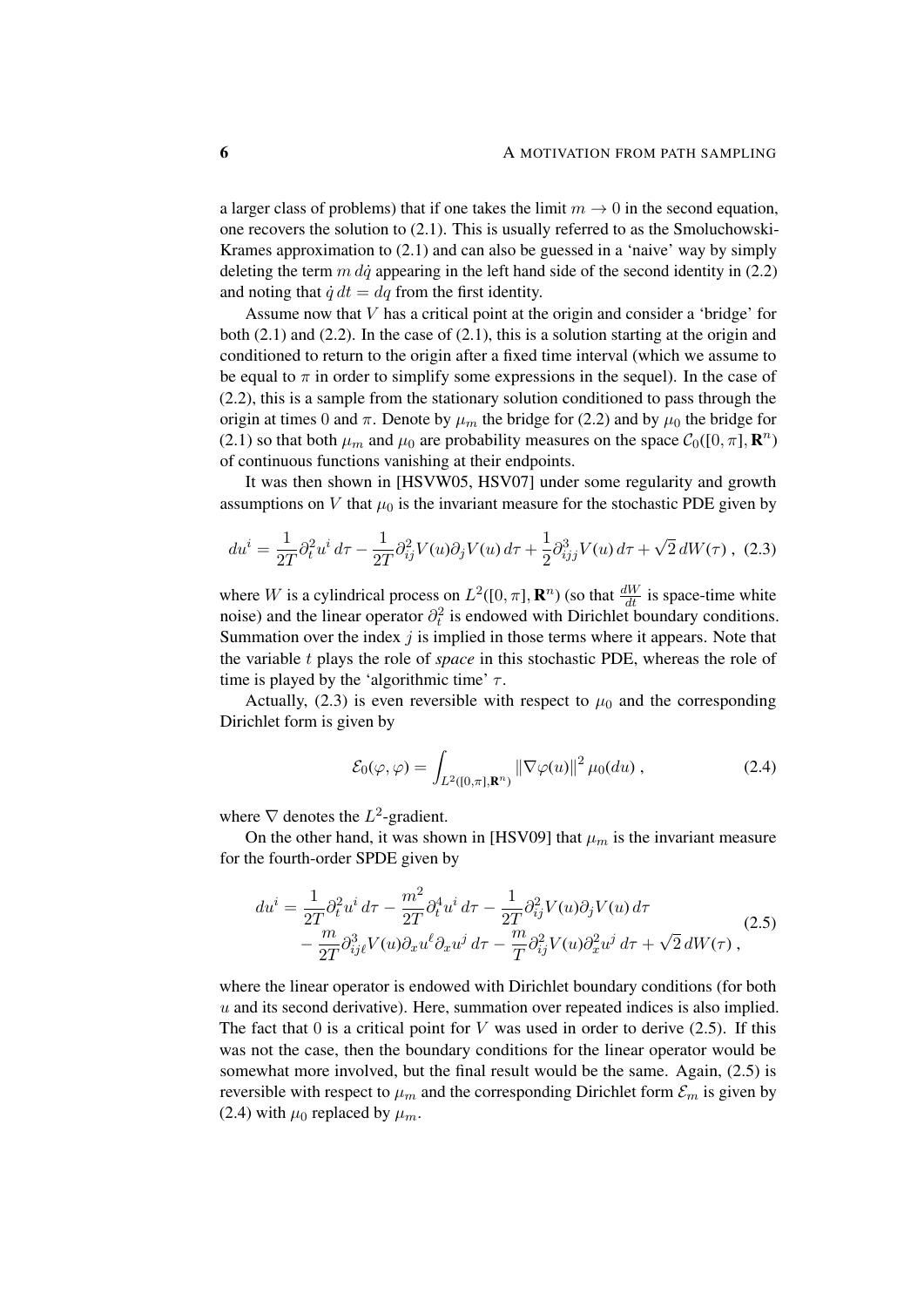It is therefore a natural question to ask whether (2.3) can also be recovered as the limit of  $(2.5)$  when the mass m tends to zero. On the one hand, this should be the case since  $\mathcal{E}_m(\varphi, \varphi) \to \mathcal{E}_0(\varphi, \varphi)$  for sufficiently regular test functions  $\varphi$ . On the other hand, taking the 'naive' limit  $m \to 0$  in (2.5) by simply deleting all the terms that contain a factor m or  $m^2$  yields

$$
du^{i} = \frac{1}{2T} \partial_x^2 u^{i} d\tau - \frac{1}{2T} \partial_{ij}^2 V \partial_j V(u) d\tau + \sqrt{2} dW(\tau) .
$$

While this is indeed very similar in structure to  $(2.3)$ , we note that the term containing third-order derivatives of  $V$  is missing!

Theorem 1.1 does indeed explain this apparent discrepancy since (2.5) is precisely of the form  $(\Phi_{\varepsilon})$  if we make the identifications

$$
\varepsilon = \frac{m}{\sqrt{2T}} \,, \quad \nu = \frac{1}{2T} \,,
$$

and define the functions

$$
f_i(u) = -\frac{\partial_{ij}^2 V(u)\partial_j V(u)}{2T}, \quad g_{ij}(u) = -\frac{2\partial_{ij}^2 V(u)}{\sqrt{2T}}, \quad h_{ij\ell}(u) = -\frac{\partial_{ij\ell}^3 V(u)}{\sqrt{2T}}.
$$

We then have

$$
\bar{f}_i(u) = f_i(u) + \sqrt{\frac{T}{2}} (h_{ijj}(u) - \partial_j g_{ij}(u))
$$
  
=  $-\frac{1}{2T} \partial_{ij}^2 V(u) \partial_j V(u) - \sqrt{\frac{T}{2}} \frac{\partial_{ijj}^3 V(u) - 2\partial_{ijj}^3 V(u)}{\sqrt{2T}}$   
=  $-\frac{1}{2T} \partial_{ij}^2 V(u) \partial_j V(u) + \frac{1}{2} \partial_{ijj}^3 V(u) .$ 

It therefore follows at once from Theorem 1.1 that (2.3) can indeed be recovered as the limit as  $m \to 0$  of (2.5) as expected at the level of the corresponding Dirichlet forms.<sup>3</sup>

#### 2.1 Heuristic explanation

Before we turn to the rigorous formulation of Theorem 1.1 and to its proof, let us give a formal argument why a careful analysis of ( $\Phi_{\varepsilon}$ ) reveals that  $\bar{f}$  should indeed have the form given in (1.1). We expand  $u_{\varepsilon}$  into Fourier modes  $u_{\varepsilon,k} \in \mathbf{R}^d$  (we drop the subscript  $\varepsilon$  from now on and simply write  $u_k$  instead of  $u_{\varepsilon,k}$ ), so that

$$
u_{\varepsilon}(x,t) = \sum_{k \in \mathbf{Z}} u_k(t) e_k(x), \qquad e_k(x) = \frac{\exp(ikx)}{\sqrt{2\pi}}.
$$
 (2.6)

<sup>&</sup>lt;sup>3</sup>Strictly speaking, Theorem 1.1 does not apply to this situation since there we consider periodic rather than Dirichlet b.c.'s. We do not expect this to make any difference, but some of the arguments would be slightly more involved.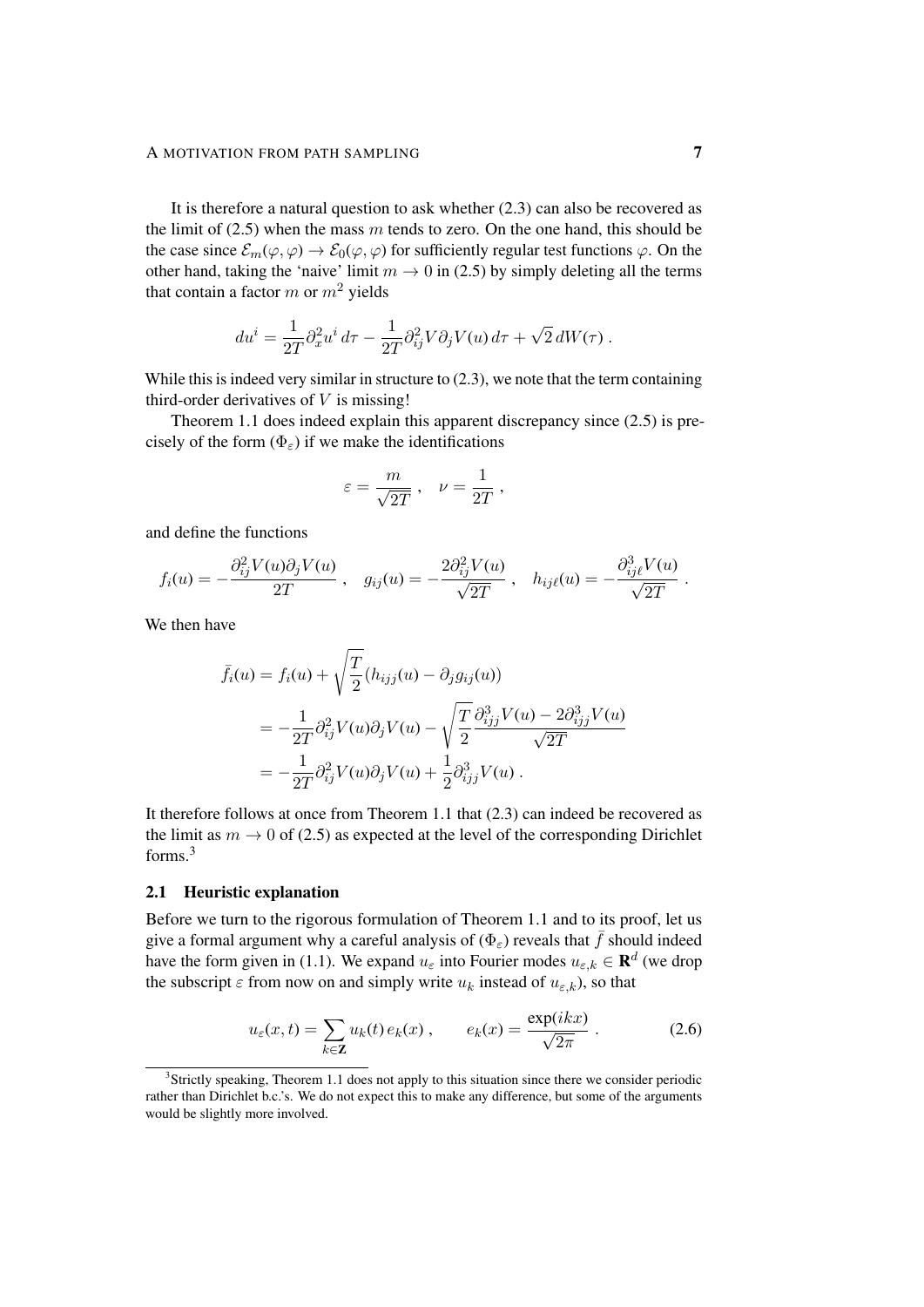Since we only consider real-valued solutions, we furthermore have the constraint  $u_{-k} = \bar{u}_k$ . One would then expect the 'high modes' to behave roughly like the linear part of  $(\Phi_{\varepsilon})$ , that is for  $k \gg 1$  one would expect to have  $u_k(t) \approx \psi_k^{\varepsilon}(t)$  with

$$
d\psi_k^{\varepsilon,i} = (-\nu k^2 - \varepsilon^2 k^4) \psi_k^{\varepsilon,i} dt + \sqrt{2} dW_k^i(t) , \qquad (2.7)
$$

where the  $W_k^i$ 's are i.i.d. standard complex-valued Wiener processes. For fixed  $t$ , this means that  $u_k^i(t) \approx \mathcal{N}(0, (\nu k^2 + \varepsilon^2 k^4)^{-1})$ , which is the invariant measure for (2.7).

We treat the two terms  $g(u)\partial_x^2 u$  and  $h(u)(\partial_x u \otimes \partial_x u)$  appearing in  $(\Phi_{\varepsilon})$  separately, starting with the second term. The main contribution is expected to come from the 'diagonal terms' where no cancellations occur. Therefore, if these terms give a finite contributions to the limiting equation, one can reasonably expect the remaining terms to give a vanishing contribution. In order to compute the contribution of one of these terms, consider a product of the form  $\varphi = vw^2$ , where v is a function that has mainly low-frequency components and  $w$  has mainly high-frequency components that are furthermore independent and of zero mean. Since we have the identity

$$
e_k(x)e_{\ell}(x)e_m(x) = \frac{1}{2\pi}e_{k+\ell+m}(x) ,
$$

it follows that the components of  $\varphi$  are given by

$$
\varphi_n = \frac{1}{2\pi} \sum_{k+\ell+m=n} v_m w_k w_\ell \,, \tag{2.8}
$$

Since we assumed that the components  $w_k$  are independent and that  $v_m$  is 'small' for 'large' values of m, it is a reasonable expectation that the main contribution to this sum stems from the terms such that  $k = -\ell$  (recall that the  $w_k$  are complex-valued random variables so that  $E w_k^2 = 0$ , but  $E w_k w_{-k} = E |w_k|^2 \neq 0$ ), so that

$$
\varphi_n \approx \frac{v_n}{2\pi} \sum_{k \in \mathbf{Z}} |w_k|^2 = \frac{v_n}{2\pi} ||w||^2.
$$

Turning back to the term  $h(u)(\partial_x u \otimes \partial_x u)$ , these considerations and the fact that the high-frequency components of  $u_{\varepsilon}$  are expected to be close to those of  $\psi^{\varepsilon}$  suggest that one should have

$$
\varepsilon h_{ijk}(u)(\partial_x u_j \partial_x u_k) \approx \varepsilon h_{ijj}(u)(\partial_x \psi^{\varepsilon,j})^2 \approx \delta_{kj} \frac{\varepsilon}{2\pi} h_{ijj}(u) \|\partial_x \psi^j\|^2.
$$

On the other hand, one has

$$
\frac{\varepsilon}{2\pi} \|\partial_x \psi^i\|^2 \approx \frac{\varepsilon}{2\pi} \sum_{k\neq 0} \frac{k^2}{\nu k^2 + \varepsilon^2 k^4} \approx \frac{1}{2\pi} \sum_{k\in \mathbf{Z}} \frac{\varepsilon}{\nu + (\varepsilon k)^2}
$$

$$
\approx \frac{1}{2\pi} \int_{-\infty}^{\infty} \frac{dk}{\nu + k^2} = \frac{1}{2\sqrt{\nu}},
$$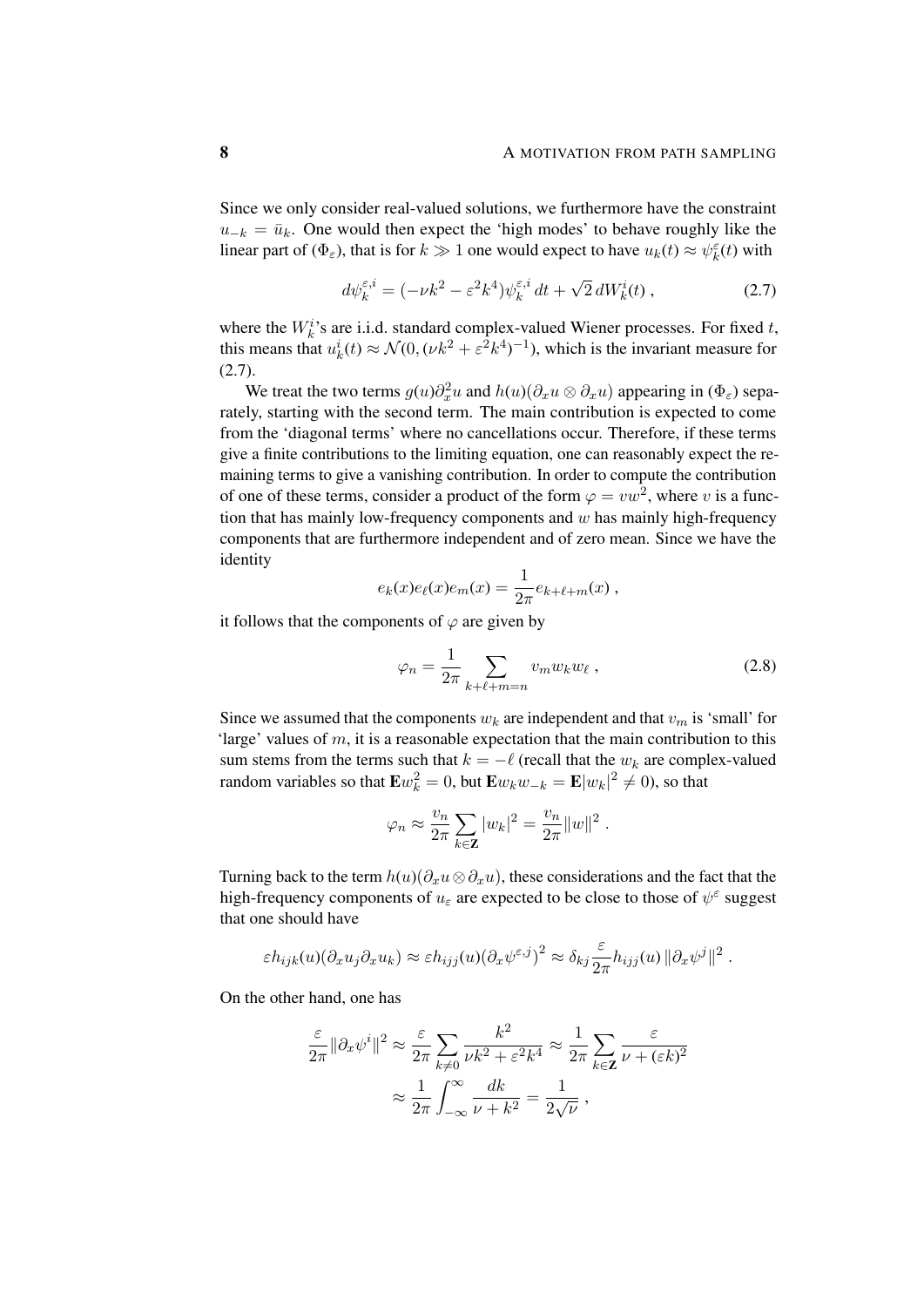so that one does indeed expect to have a contribution of

$$
\varepsilon h(u)(\partial_x u \otimes \partial_x u) \approx \frac{1}{2\sqrt{\nu}} \operatorname{Tr} h(u) .
$$

Let us now turn to the term containing  $g$ . If  $g$  was constant, then this term could be absorbed into the constant  $\nu$ , thus not contributing to the limit. However, if q is not constant, then the high-frequency components of  $q$  can interact with the highfrequency components of  $\partial_x^2 u$  in order to produce a non-vanishing contribution to the final result. If the high-frequency part of u is given by  $\psi$ , then the high-frequency part of  $g(u)$  is in turn expected to be given by  $Dg(u)\psi$ , so that a reasoning similar to before yields one to expect

$$
\varepsilon g(u)\partial_x^2 u \approx \varepsilon Dg(u)(\psi \otimes \partial_x^2 \psi) \approx \text{Tr } Dg(u) \frac{\varepsilon}{2\pi} \sum_{|k| \gg 1} \frac{-k^2}{\nu k^2 + \varepsilon^2 k^4} \approx -\frac{\text{Tr } Dg(u)}{2\sqrt{\nu}}.
$$

One can also reach this conclusion by noting that  $\varepsilon g(u)\partial_x^2 u = \varepsilon \partial_x (g(u)\partial_x u)$  –  $\epsilon g'(u)(\partial_x u)^2$  and arguing that the first term should not matter because the first derivative gets 'swallowed' by the regularising properties of the Laplacian. This is actually the argument that will be used later on in the proof.

#### 3 Preliminary calculations

Let us rewrite the solutions to ( $\Phi$ ) and ( $\Phi_{\varepsilon}$ ) as

$$
u(t) = S(t)u_0 + \int_0^t S(t - s)F(u(s)) ds + \psi^0(t), \qquad (3.1a)
$$

$$
u_{\varepsilon}(t) = S_{\varepsilon}(t)u_0 + \int_0^t S_{\varepsilon}(t-s)F_{\varepsilon}(u_{\varepsilon}(s))\,ds + \psi^{\varepsilon}(t) ,\qquad (3.1b)
$$

where we set

$$
F_{\varepsilon}(u) = 1 + f(u) + \varepsilon g(u)\partial_x^2 u + \varepsilon h(u)(\partial_x u \otimes \partial_x u) , \quad F(u) = 1 + \bar{f}(u) . \tag{3.1c}
$$

Here and throughout the remainder of this article, we denote by  $\psi^{\epsilon}$  and  $\psi^{0}$  the *stationary* solutions to the linearised equations

$$
d\psi^{\varepsilon}(t) = (\nu \partial_x^2 - 1)\psi^{\varepsilon}(t) dt - \varepsilon^2 \partial_x^4 \psi^{\varepsilon}(t) dt + \sqrt{2}dW(t),
$$
  

$$
d\psi^0(t) = (\nu \partial_x^2 - 1)\psi^0(t) dt + \sqrt{2}dW(t).
$$

Here, W is a standard cylindrical Wiener process on  $\mathcal{H} = L^2([0, 2\pi], \mathbf{R}^n)$  and the operators  $\mathcal{L} = \partial_x^2$  and  $\mathcal{L}_{\varepsilon} = \nu \partial_x^2 - \varepsilon^2 \partial_x^4$  are both endowed with periodic boundary conditions.

**Remark 3.1** The reason why we subtract the constant 1 to the definitions of  $\psi^{\epsilon}$ and  $\psi^0$  is so that the 0-mode has also a stationary regime. This is also why we then add 1 to the definition of  $F$  to compensate.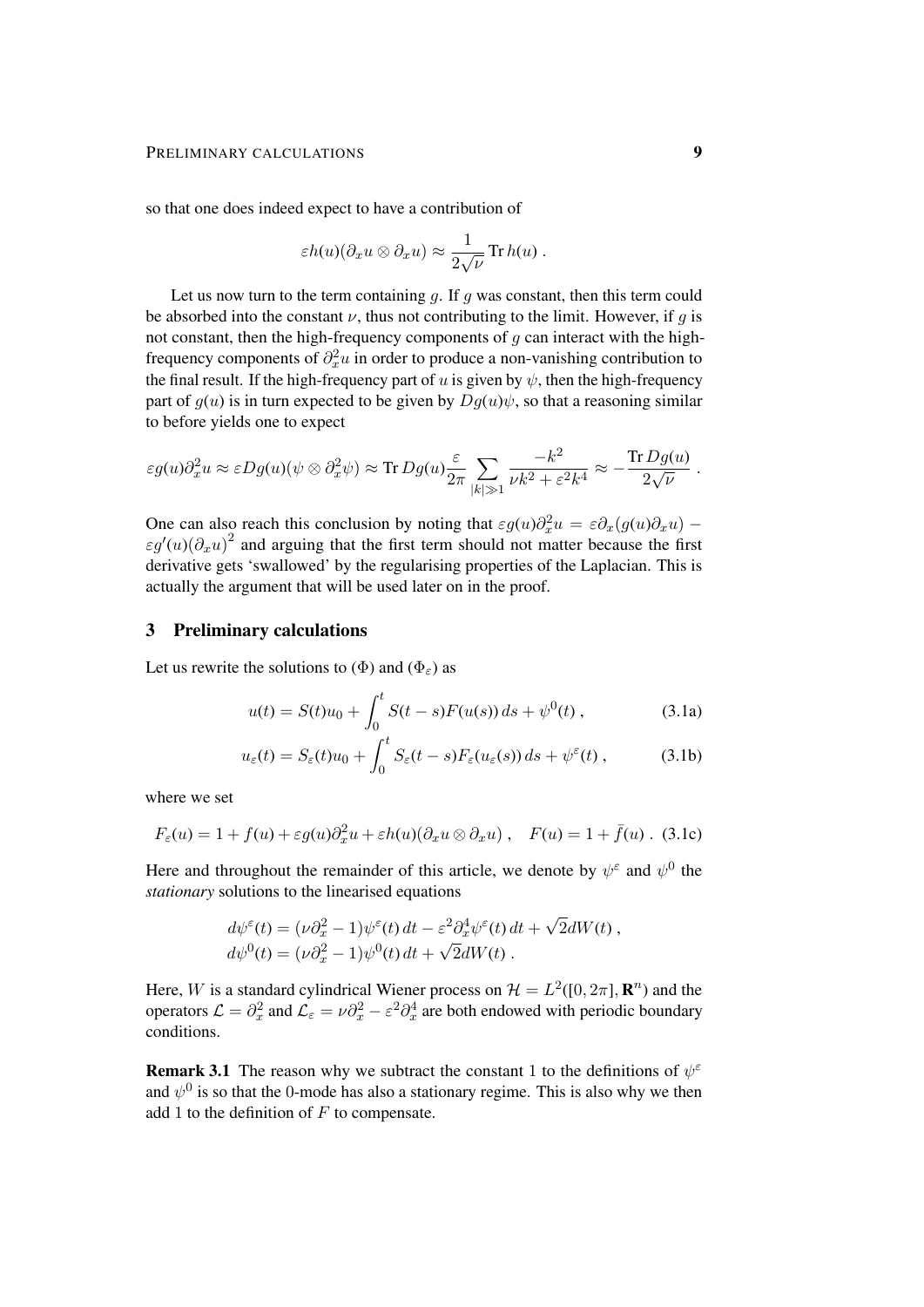We denote by  $S(t)$  the semigroup generated by  $\mathcal L$  and by  $S_{\varepsilon}(t)$  the semigroup generated by  $\mathcal{L}_{\varepsilon}$ , so that

$$
\psi^0(t) = \sqrt{2} \int_{-\infty}^t S(t-s) dW(s) ,
$$

and similarly for  $\psi^{\varepsilon}$ .

**Remark 3.2** Note that  $u_0$  is *not* the initial condition for either (3.1a) or (3.1b), since  $\psi^0$  and  $\psi^{\epsilon}$  are *stationary* solutions to the corresponding linear evolution equations. Therefore, one has  $u(0) = u_0 + \psi^0(0)$  and  $u_\varepsilon(0) = u_0 + \psi^\varepsilon(0)$ .

We also denote by  $H^{\alpha}$  with  $\alpha \in \mathbf{R}$  the usual fractional Sobolev spaces, i.e.  $H^{\alpha}$  is the domain of  $(-\mathcal{L})^{\alpha/2}$ , and we denote by  $\|\cdot\|_{\alpha}$  the norm in  $H^{\alpha}$ . It is straightforward to check that for every  $\varepsilon > 0$ ,  $\psi^{\varepsilon}$  takes values in  $H^s$  for every  $s < \frac{3}{2}$ , while  $\psi^0$  only takes values in  $H^s$  for  $s < \frac{1}{2}$ . We first note that one has the following local existence and uniqueness results [DPZ92, Hai09]:

**Lemma 3.3** *Equation 3.1a admits a unique local mild solution for every*  $u_0 \in L^\infty$ and (3.1b) admits a unique local mild solution for every  $u_0 \in H^1$ .

*Proof.* For 3.1a, it suffices to note that  $\psi^0$  has continuous sample paths with values in  $L^{\infty}$  [DPZ92] and that F is locally Lipschitz from  $L^{\infty}$  into itself, so that a standard Picard fixed point argument applies. Similarly,  $\psi^{\varepsilon}$  has continuous sample paths with values in  $H^1$  and it is easy to check that  $F_\varepsilon$  is locally Lipschitz from  $H^1$  into  $H^{-1}$ . Since furthermore  $||S_{\varepsilon}(t)||_{H^{-1}\to H^1} \leq C_{\varepsilon}/\sqrt{t}$ , the claim follows again from a standard fixed point argument.  $\Box$ 

Remark 3.4 Note that at this stage we do not make any claim on the uniformity of bounds on the solutions to (3.1b) as  $\varepsilon \to 0$ .

In particular, this implies that, for every initial condition  $u_0 \in L^{\infty}$ , there exists a stopping time  $\tau^*$  such that (3.1a) has a unique mild solution for  $t < \tau^*$  and such that either  $\tau^* = \infty$  or  $\lim_{t \to \tau^*} ||u(t)||_{L^{\infty}} = \infty$ .

#### 3.1 Semigroup

In this subsection, we give a few convenient bounds on the semigroups S and  $S_{\epsilon}$ . Recall that for every  $\alpha \geq \beta$ , every  $T > 0$  and every  $\gamma > 0$ , there exists a constant  $C$  such that  $\theta$ <sub>α</sub>

$$
\|\exp(-(-\mathcal{L})^{\gamma}t)u\|_{\alpha} \leq Ct^{\frac{\beta-\alpha}{2\gamma}}\|u\|_{\beta},\tag{3.2}
$$

for every  $u \in H^{\beta}$  and every  $t \leq T$ . This follows from standard semigroup theory and can also be checked directly by decomposing into Fourier modes.

Using this, we start by giving a sharp bound on the regularising properties of  $S_{\epsilon}$ as a function of the parameter  $\varepsilon > 0$ . We have: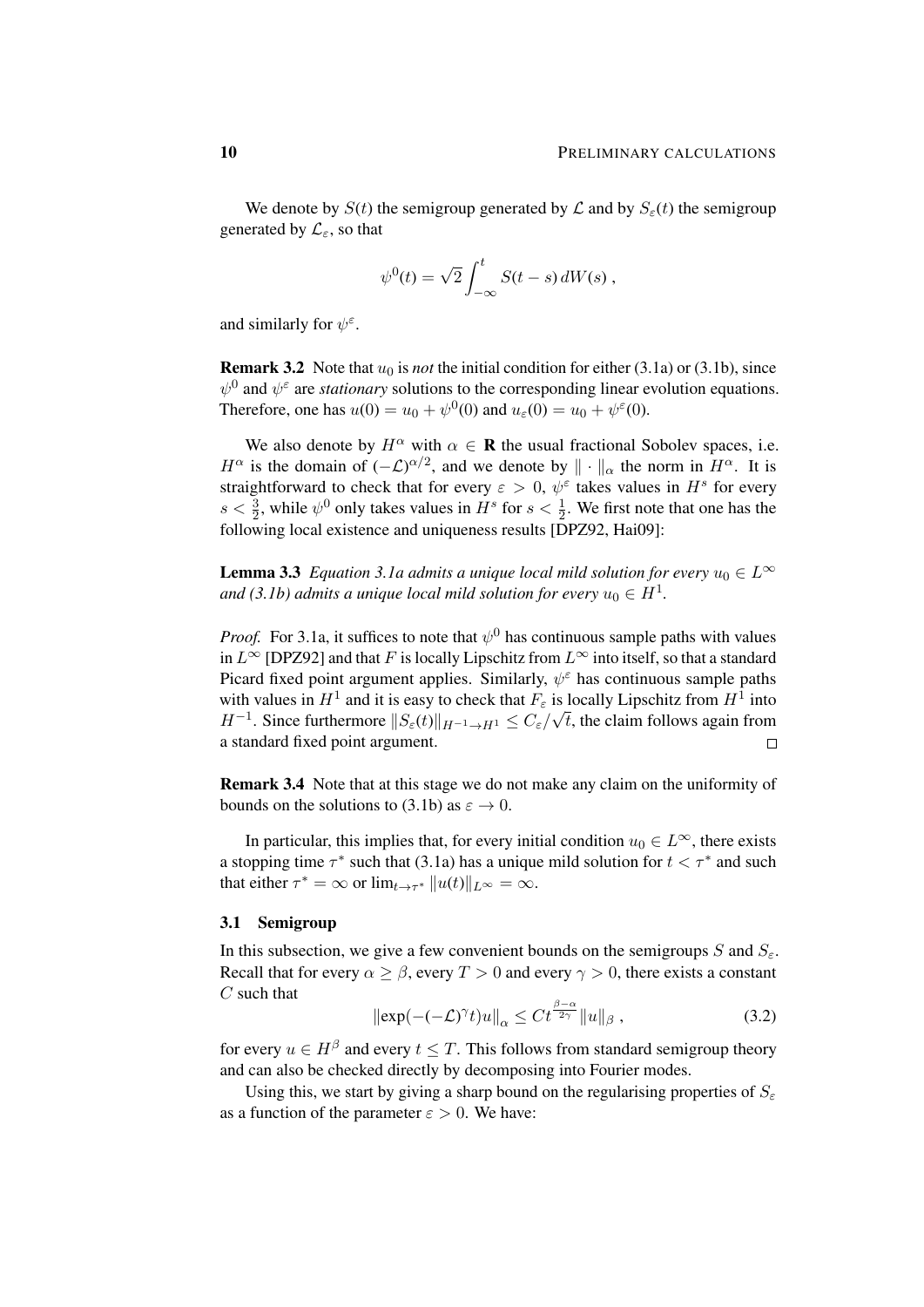**Lemma 3.5** *For every*  $\alpha \geq \beta$  *and*  $T > 0$ *, there exists*  $C > 0$  *such that the bound* 

$$
||S_{\varepsilon}(t)u||_{\alpha} \leq C(t^{\frac{\beta-\alpha}{2}} \wedge (\varepsilon^2 t)^{\frac{\beta-\alpha}{4}})||u||_{\beta},
$$

*holds for every*  $\varepsilon$  < 1 *and every*  $t$  <  $T$ *.* 

*Proof.* Since  $\mathcal{L}_{\varepsilon} = \mathcal{L} - C \varepsilon^2 \mathcal{L}^2$  for some constant C, we have

$$
||S_{\varepsilon}(t)u||_{\alpha} \leq C(||S(t)u||_{\alpha} \wedge ||\exp(-C\varepsilon^2 \mathcal{L}^2 t)u||_{\alpha}),
$$

so that the bound follows immediately from (3.2).

**Lemma 3.6** *For every*  $\gamma < 2$ *, every*  $\beta \le \alpha + 2\gamma$ *, and every*  $T > 0$ *, there exists a constant* C *such that the bound*

$$
||S(t)u - S_{\varepsilon}(t)u||_{\alpha} \le C\varepsilon^{\gamma} t^{\frac{\beta - \alpha - \gamma}{2}} ||u||_{\beta}
$$
\n(3.3)

*holds for every*  $t \leq T$  *and every*  $u \in L^2$ .

*Proof.* Denote by  $u_k$  the kth Fourier mode of u, by  $r_k$  the kth Fourier mode of  $r \stackrel{\text{def}}{=} S(t)u - S_{\varepsilon}(t)u$ , and set  $s_k(t) = e^{-(\nu k^2 + 1)t}$ . We then have

$$
|r_k| = s_k(t) |(e^{-\varepsilon^2 k^4 t} - 1)u_k| \leq s_k(t) (k^4 \varepsilon^2 t \wedge 1)|u_k| \leq C\varepsilon^{\gamma} k^{2\gamma} t^{\frac{\gamma}{2}} s_k(t)|u_k|.
$$

It follows that  $||r||_{\alpha} \leq C \varepsilon^{\gamma} t^{\frac{\gamma}{2}} ||S(t)u||_{\alpha+2\gamma}$ , so that the result follows again from  $(3.2).$  $\Box$ 

**Remark 3.7** Note that as operators from  $H^{\alpha}$  to  $H^{\alpha}$ , one has for every  $T > 0$ 

$$
\liminf_{\varepsilon \to 0} \sup_{t \in [0,T]} \|S(t) - S_{\varepsilon}(t)\|_{\alpha} > 0,
$$

as can easily be seen by looking at the operators acting on  $e_k$  for suitably chosen k. This explains the presence of a divergence as  $t \to 0$  in (3.3) if one takes  $\alpha = \beta$  and  $\gamma > 0$ .

# 3.2 Stochastic convolution

We first recall the following quantitative version of Kolmogorov's continuity test:

Proposition 3.8 *Let* Ψ *be a Gaussian random field on* [0, 1] <sup>d</sup> *with values in a separable Hilbert space*  $H$  *such that there exist constants* K, and  $\alpha > 0$  *such that* 

$$
\mathbf{E} \|\Psi(x) - \Psi(y)\|^2 \le K_2 |x - y|^\alpha,
$$

*holds for every x, y. Then, for every*  $p > 0$  *there exist a constant* C *such that* 

$$
\mathbf{E} \sup_{x \in [0,1]^d} \|\Psi(x)\|^p \leq C|K_2 + \mathbf{E} \|\Psi(0)\|^2|^{\frac{p}{2}}.
$$

 $\Box$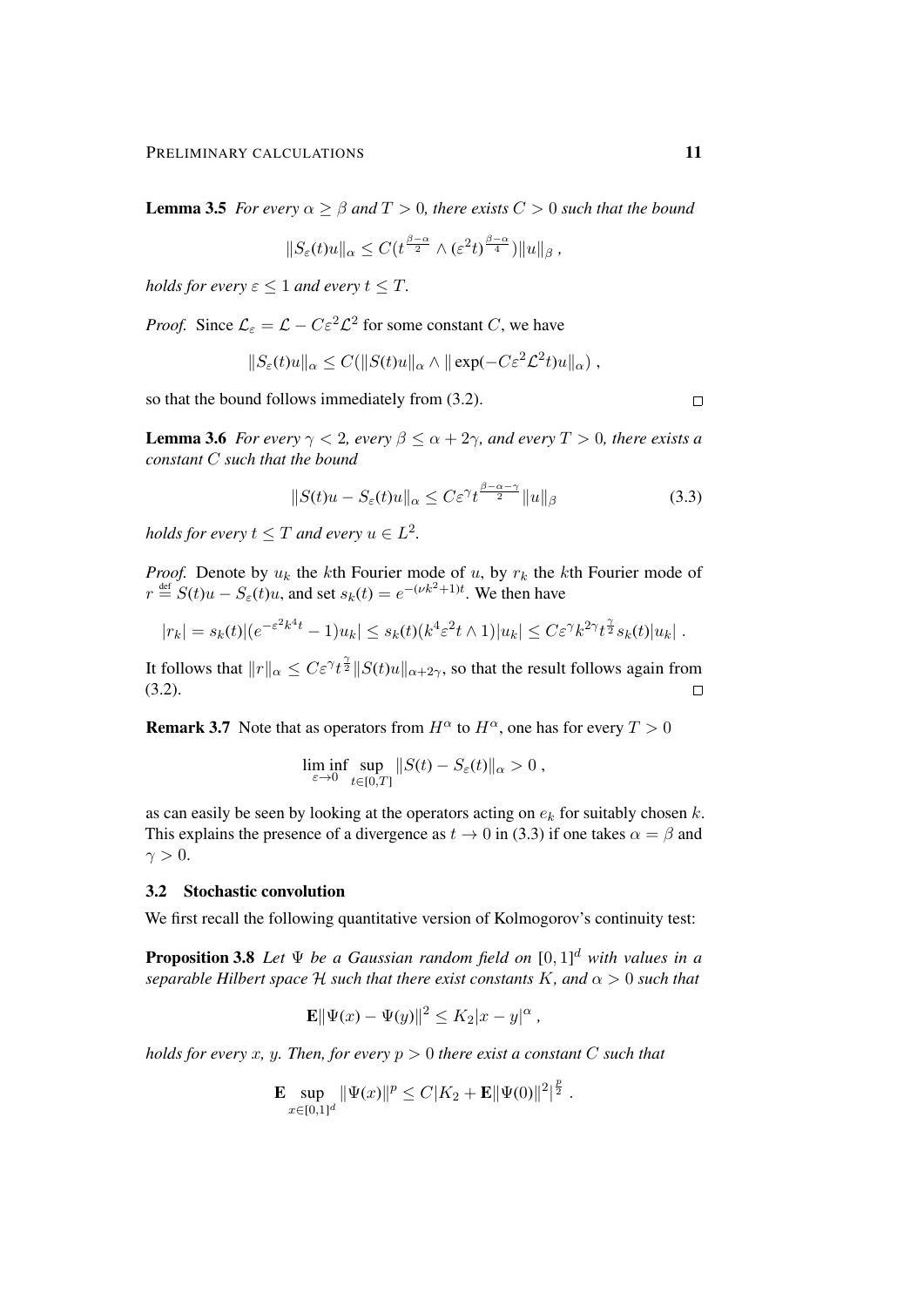*Proof.* It suffices to keep track of constants in the standard proof of Kolmogory's criterion as in [RY91]. It also follows immediately from the Fernique-Talagrand result on the supremum of Gaussian processes [Fer74, Tal87].  $\Box$ 

Denoting by  $\psi_k^{\varepsilon}(t)$  the scalar product  $\langle \psi^{\varepsilon}(t), e_k \rangle$ , we then have

$$
\mathbf{E}|\psi_k^{\varepsilon}|^2(t) = \frac{1}{1 + \nu k^2 + \varepsilon^2 k^4}.
$$

It follows immediately that one has the following *a priori* bounds on  $\psi^{\varepsilon}$ :

**Lemma 3.9** *There exist constants*  $C > 0$  *and*  $C_\alpha$  *such that the bounds* 

$$
\mathbf{E} \|\psi^{\varepsilon}(t)\|_{\alpha}^{2} \leq C_{\alpha}, \qquad \alpha \in (-\infty, \frac{1}{2}),
$$
  
\n
$$
\mathbf{E} \|\psi^{\varepsilon}(t)\|_{\alpha}^{2} \leq C |\log \varepsilon|, \quad \alpha = \frac{1}{2},
$$
  
\n
$$
\mathbf{E} \|\psi^{\varepsilon}(t)\|_{\alpha}^{2} \leq C_{\alpha} \varepsilon^{1-2\alpha}, \quad \alpha \in (\frac{1}{2}, \frac{3}{2}),
$$

hold. Furthermore, for every  $\delta > 0$  and every  $T > 0$ , there exist constants  $\tilde{C}_{\alpha}$  such *that we have the bounds*

$$
\mathbf{E} \sup_{t \in [0,T]} \|\psi^{\varepsilon}(t)\|_{\alpha}^{2} \leq \tilde{C}_{\alpha}, \qquad \alpha \in (-\infty, \frac{1}{2}),
$$
  

$$
\mathbf{E} \sup_{t \in [0,T]} \|\psi^{\varepsilon}(t)\|_{\alpha}^{2} \leq \tilde{C}_{\alpha} \varepsilon^{1-2\alpha-2\delta}, \quad \alpha \in [\frac{1}{2}, \frac{3}{2}).
$$

*Proof.* The first set of bounds follows from a straightforward explicit calculation. The second set of bounds follows similarly by applying Proposition 3.8. For example, for  $\alpha \in [\frac{1}{2}]$  $\frac{1}{2}, \frac{3}{2}$  $\frac{3}{2}$ ) and  $\gamma \in (0, \frac{3}{4} - \frac{\alpha}{2})$  $\frac{\alpha}{2}$ ), one obtains the bound

$$
\mathbf{E} \|\psi^{\varepsilon}(t) - \psi^{\varepsilon}(s)\|_{\alpha}^{2} \leq \sum_{k \in \mathbf{Z}} \frac{k^{2\alpha}}{1 + \nu k^{2} + \varepsilon^{2} k^{4}} (1 \wedge |t - s|(\nu k^{2} + \varepsilon^{2} k^{4}))
$$
  

$$
\leq |t - s|^{\gamma} \sum_{k \in \mathbf{Z}} \frac{k^{2\alpha}}{(1 + \nu k^{2} + \varepsilon^{2} k^{4})^{1 - \gamma}}
$$
  

$$
\approx \varepsilon^{1 - 2\alpha - 2\gamma} |t - s|^{\gamma} \int_{-\infty}^{\infty} \frac{x^{2(\alpha + \gamma - 1)}}{(\nu + x^{2})^{1 - \gamma}} dx,
$$

which implies the required bound by Proposition 3.8. The other bounds follow similarly.  $\Box$ 

Note that the function  $\alpha \mapsto C_{\alpha}$  is bounded on any closed interval not including 1  $\frac{1}{2}$  or  $\frac{3}{2}$ , but it diverges at these two values. Similarly, the function  $\tilde{C}_{\alpha}$  diverges as it approaches  $\frac{1}{2}$  from below. We now give a bound on the speed at which  $\psi^{\epsilon}$ approaches  $\psi^0$  as  $\epsilon \to 0$ .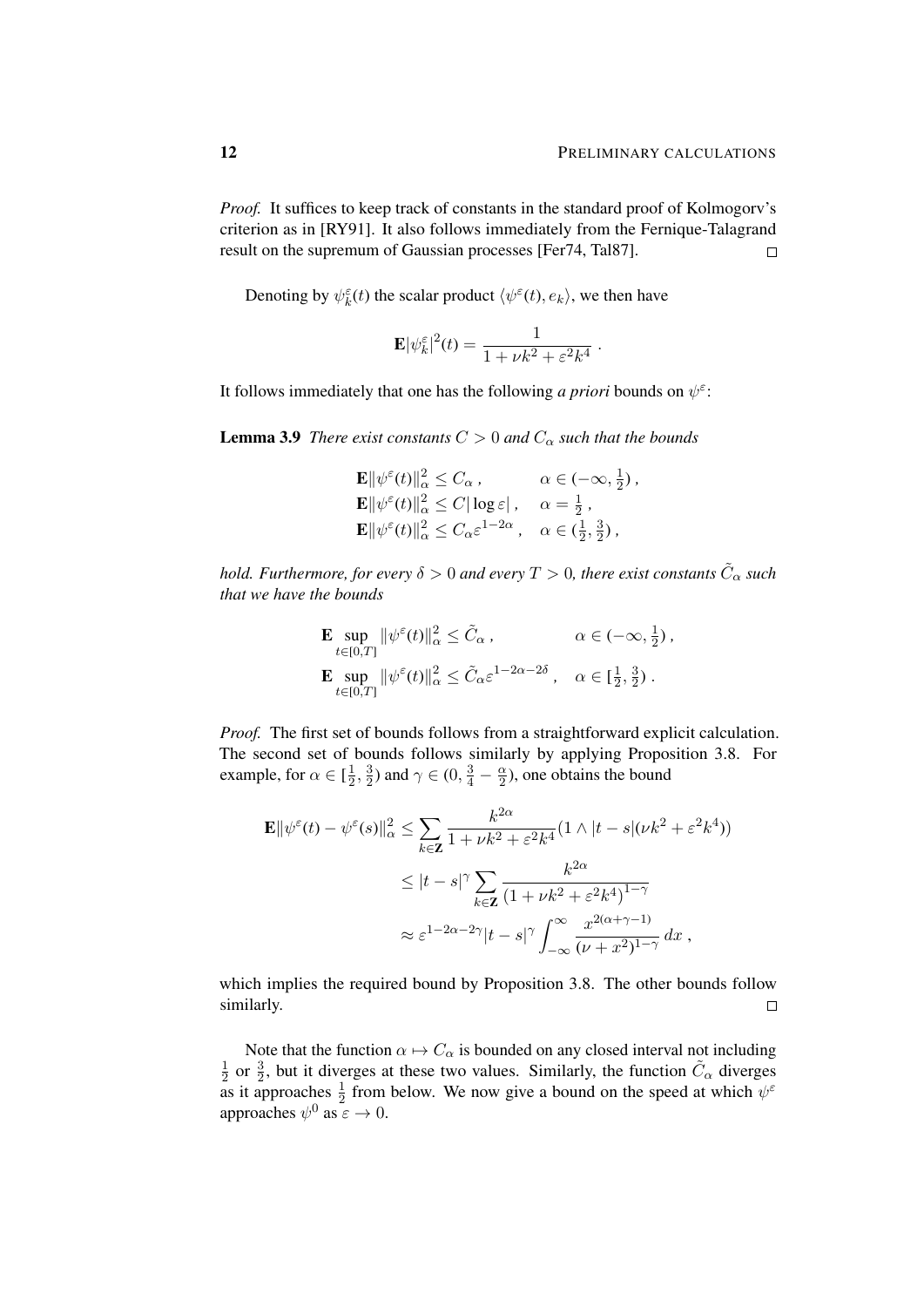**Proposition 3.10** *For every*  $\kappa > 0$  *and every*  $T > 0$ *, there exists a constant* C *such that*

$$
\mathbf{E} \sup_{t \in [0,T]} \|\psi^{\varepsilon}(t) - \psi^0(t)\|_{L^{\infty}} \leq C \varepsilon^{\frac{1}{2} - \kappa},
$$

*for every*  $\varepsilon < 1$ *.* 

*Proof.* Define the random fields

$$
\Delta_{\varepsilon}^k(x,t) = (\psi_k^{\varepsilon}(t) - \psi_k^0(t)) e_k(x) ,
$$

so that

$$
\Delta_{\varepsilon} \stackrel{\text{\tiny def}}{=} \psi^{\varepsilon} - \psi^0 = \sum_{k \in \mathbf{Z}} \Delta_{\varepsilon}^k \;,
$$

and the fields  $\Delta_{\varepsilon}^{k}$  are all independent. Let us first obtain a bound on the second moment of  $\Delta_{\varepsilon}^{k}(t, x)$ . For  $k = 0$ , we have  $\Delta_{\varepsilon}^{0} = 0$ , while for  $k \neq 0$  we have the bound

$$
\mathbf{E} |\psi_k^{\varepsilon}(0) - \psi_k^0(0)|^2 \le \int_0^{\infty} e^{-2\nu k^2 t} (1 - e^{-\varepsilon^2 k^4 t})^2 dt.
$$

Noting that there exists a constant  $C$  such that

$$
(1 - e^{-\varepsilon^2 k^4 t})^2 \le C(1 \wedge \varepsilon^4 k^8 t^2) ,
$$

we can break this integral into two parts. For the first part, we obtain

$$
\varepsilon^4 k^8 \int_0^{\varepsilon^{-2} k^{-4}} e^{-2\nu k^2 t} t^2 dt = \varepsilon^4 k^2 \int_0^{\varepsilon^{-2} k^{-2}} e^{-2\nu t} t^2 dt \le C(\varepsilon^4 k^2 \wedge \varepsilon^{-2} k^{-4}).
$$

For the second part, we obtain

$$
\int_{\varepsilon^{-2}k^{-4}}^{\infty} e^{-2\nu k^2 t} dt = k^{-2} \int_{\varepsilon^{-2}k^{-2}}^{\infty} e^{-2\nu t} dt \le C k^{-2} \Big( 1 \wedge \int_{\varepsilon^{-2}k^{-2}}^{\infty} \frac{dt}{t^3} \Big)
$$
  
=  $C(k^{-2} \wedge \varepsilon^4 k^2)$ .

Note now that if  $k^{-2} < \varepsilon^4 k^2$ , then one has  $\varepsilon^{-2} k^{-4} < k^{-2}$  so that, combining these two bounds, we conclude that

$$
\mathbf{E} |\psi_k^{\varepsilon}(0) - \psi_k^0(0)|^2 \le C(k^{-2} \wedge \varepsilon^4 k^2) . \tag{3.4}
$$

In particular  $\mathbf{E}(\Delta_{\varepsilon}^k(t,x))^2 \le C(k^{-2}\wedge \varepsilon^4 k^2)$  by stationarity and the fact that the functions  $e_k$  are uniformly bounded.

On the other hand,  $\psi_k^0(t)$  is a stationary Ornstein-Uhlenbeck process with both characteristic time and variance  $1/(1 + \nu k^2)$ . We thus have

$$
\mathbf{E}(e_k(x)\psi_k^0(t) - e_k(y)\psi_k^0(s))^2 \le C \mathbf{E}|\psi_k^0(t) - \psi_k^0(s)|^2 + Ck^2|x - y|^2 \mathbf{E}|\psi_k^0(s)|^2
$$
  

$$
\le C|t - s| + C|x - y|^2,
$$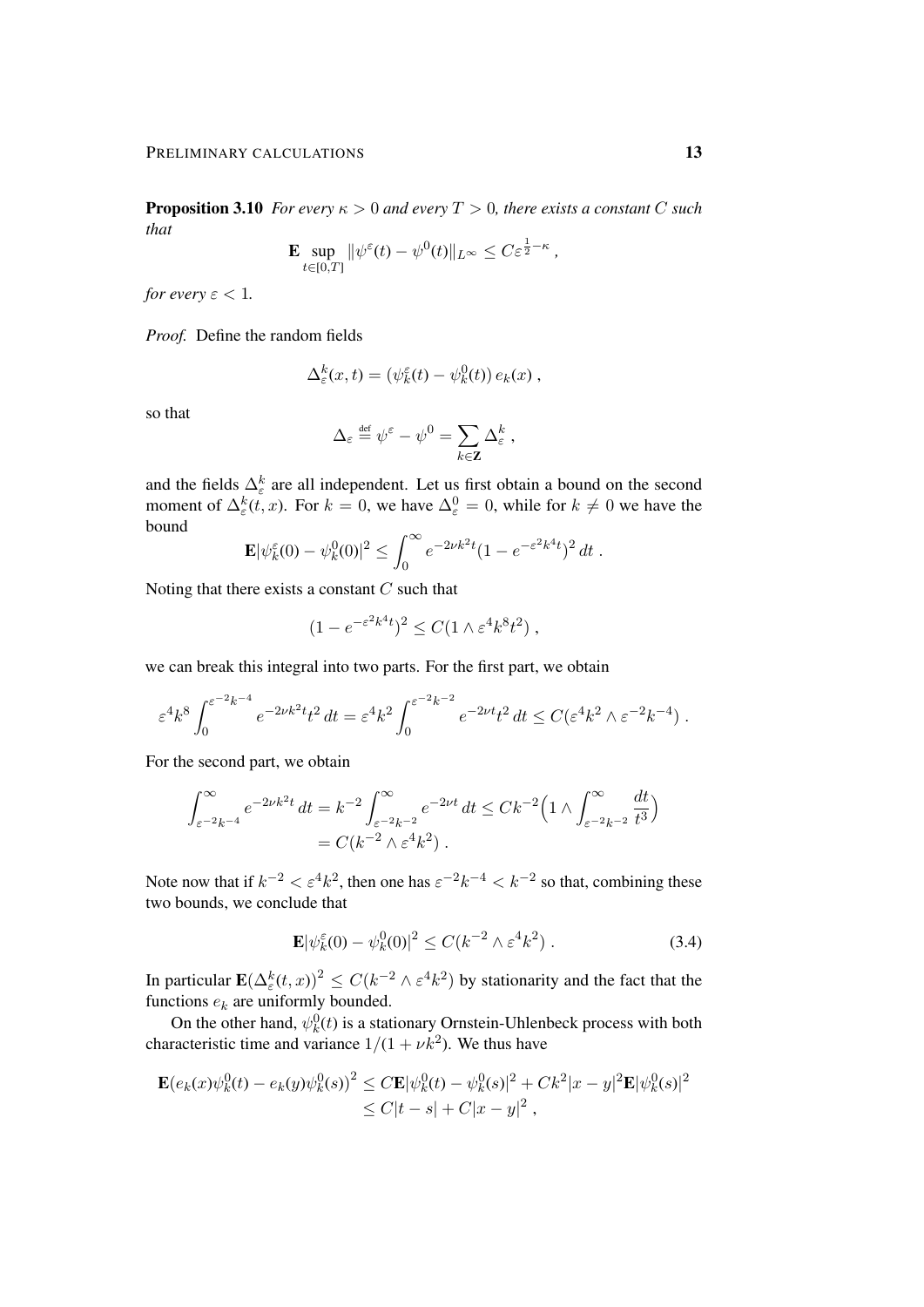and it can easily be checked that the same bound also holds for  $\psi_k^{\varepsilon}(t)$ , uniformly in  $\varepsilon$ . It follows from this and (3.4) that

$$
\mathbf{E}(\Delta_{\varepsilon}^{k}(x,t) - \Delta_{\varepsilon}^{k}(y,s))^{2} \leq C(k^{-2} \wedge \varepsilon^{4} k^{2} \wedge (|t-s| + |x-y|^{2}))
$$
  

$$
\leq C \varepsilon^{1-2\kappa} k^{-1-\kappa} (|t-s| + |x-y|^{2})^{\frac{\kappa}{4}}.
$$

Since the  $\Delta_{\varepsilon}^{k}$  are independent for different values of k, we then obtain

$$
\mathbf{E}(\Delta_{\varepsilon}(x,t) - \Delta_{\varepsilon}(y,s))^2 \le \sum_{k \ge 1} \mathbf{E}(\Delta_{\varepsilon}^k(x,t) - \Delta_{\varepsilon}^k(y,s))^2
$$
  

$$
\le C\varepsilon^{1-2\kappa}(|t-s| + |x-y|^2)^{\frac{\kappa}{4}},
$$

so that the claim follows from Proposition 3.8.

4 Averaging results

The aim of this section is to show that, for any sufficiently regular function  $v$ , one has

$$
v\cdot(\varepsilon\partial_x\psi^\varepsilon(t)\otimes\partial_x\psi^\varepsilon(t)-A)\to 0\;,
$$

in a weak sense as  $\varepsilon \to 0$ , where A is a shorthand for  $1/(2\sqrt{\nu})$  times the identity matrix. In fact, if  $v \in H^{\alpha}$  for some  $\alpha > \frac{1}{2}$  and the convergence is measured in a weak Sobolev space of sufficiently negative index (less than  $-\frac{1}{2}$ ) ently negative index (less than  $-\frac{1}{2}$ ), then the convergence takes place at speed  $\mathcal{O}(\sqrt{\varepsilon})$ .

Let  $\{w_k^{\varepsilon}\}_{k\in\mathbf{Z}}$  be a sequence of centred complex Gaussian random variables that k are independent, except for the constraint  $w_{-k} = \bar{w}_k$ , and depending on a parameter  $\varepsilon > 0$  with variance  $\sigma_k = \frac{k^2}{1 + \nu k^2}$  $\frac{k^2}{1+\nu k^2+\varepsilon^2k^4}$ . We also set  $\hat{\sigma}_k = \frac{1}{\nu+\varepsilon}$  $\frac{1}{\nu+\epsilon^2k^2}$ , and we note that one has

$$
|\sigma_k - \hat{\sigma}_k| \le \frac{C}{1 + k^2} \,. \tag{4.1}
$$

One should think of the  $w_k$  as being the Fourier coefficients of one of the components of  $\partial_x \psi^{\epsilon}(t)$  for any fixed time t. We also consider  $\{\tilde{w}_k^{\epsilon}\}_{k\in \mathbb{Z}}$  a sequence with the same distribution but independent of the  $w_k$ 's. Think of  $\tilde{w}$  as describing a different component from the one that w describes.

Let furthermore  $v_k$  be a (possibly  $\varepsilon$ -dependent) sequence of complex random variables such that  $v \in H^{\alpha}$  almost surely for some  $\alpha > \frac{1}{2}$ . With this notation, the *nth* Fourier modes of  $\varphi = v(w^2 - 1/(2\varepsilon\sqrt{\nu}))$  and  $\tilde{\varphi} = v \overline{w} \tilde{w}$  are given by

$$
\varphi_n = \frac{1}{2\pi} \sum_{k+\ell+m=n} v_m w_k w_{\ell} - \frac{v_n}{2\varepsilon\sqrt{\nu}},
$$

$$
\tilde{\varphi}_n = \frac{1}{2\pi} \sum_{k+\ell+m=n} v_m w_k \tilde{w}_{\ell}.
$$

The aim of this section is to give sharp bounds on these quantities. Our main result in this setting is the following

 $\Box$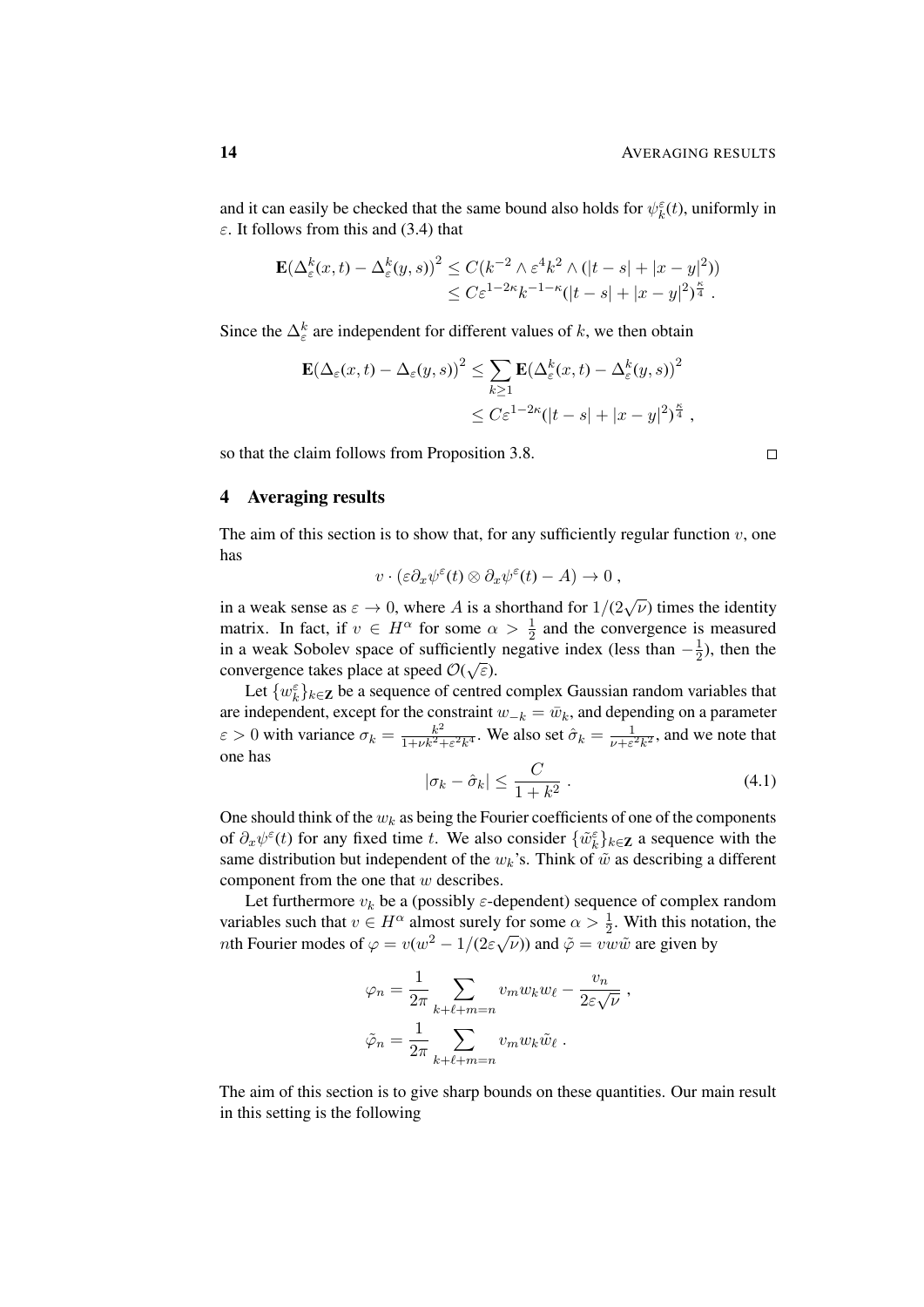**Proposition 4.1** *Let v be a random variable such that*  $||v||_{\alpha} < \infty$  *almost surely for* some fixed  $\alpha > \frac{1}{2}$ . Then, for every  $\gamma > \frac{1}{2}$ , there exist constants C, c and  $\delta$  such that *the bound*

$$
\mathbf{P}(\|\varphi\|_{-\gamma} \ge K) \le \sum_{n\ge 1} \mathbf{P}(\|v\|_{\alpha} \ge Vn^{\delta}) + C \exp\left(-c\frac{\sqrt{\varepsilon}K}{V}\right),\qquad(4.2)
$$

*hold for every*  $K > 0$  *and every*  $V > 0$ *, and similarly for*  $\tilde{\varphi}$ *.* 

The main ingredient in the proof of Proposition 4.1 is the Gaussian concentration inequality for Lipschitz continuous functions [SC74, Bor75, Tal95], which we state here in the following form:

**Proposition 4.2** Let  $G: \mathbf{R}^N \to \mathbf{R}$  be Lipschitz continuous with Lipschitz constant  $L$  and let  $X$  be a normal  $\mathbf{R}^N$ -valued Gaussian random variable. Then, there exists c > 0 *independent of* N *such that the bound*

$$
\mathbf{P}(|G(X) - \mathbf{E}G(X)| \ge K) \le \exp\left(-c\frac{K^2}{L^2}\right),\tag{4.3}
$$

*holds for every*  $K > 0$ *.* 

**Remark 4.3** The bound (4.3) also holds if  $X$  is centred Gaussian with a covariance matrix different from the identity, provided that the eigenvalues of the covariance matrix are bounded by some constant independent of  $N$ . In this case, the optimal constant c depends on that bound.

Another useful tool is the following little calculation:

 $\mathbf 1$ 

**Lemma 4.4** *For every*  $\delta > 0$  *and every*  $\alpha < 1$ *, there exists a constant*  $C > 0$  *such that the bound*

$$
\wedge \sum_{n\geq 1} \exp(-Kn^{\delta}) \leq C \exp(-\alpha K) ,
$$

*holds for every*  $K > 0$ *.* 

*Proof.* The bound is trivial for  $K < 1$ , so that we assume  $K \geq 1$  in the sequel. Since for every  $\alpha < 1$  there exists a constant c such that  $(1+x)^{\delta} \ge \alpha + cx^{\delta}$ , we have

$$
\sum_{n\geq 1} \exp(-Kn^{\delta}) \leq e^{-K} + \int_{1}^{\infty} \exp(-Kx^{\delta}) dx = e^{-K} + \int_{0}^{\infty} \exp(-K(1+x)^{\delta}) dx
$$
  

$$
\leq e^{-K} + e^{-\alpha K} \int_{0}^{\infty} \exp(-Kcx^{\delta}) dx = e^{-K} + CK^{-\frac{1}{\delta}}e^{-\alpha K},
$$

as claimed.

We have now all the tools required for the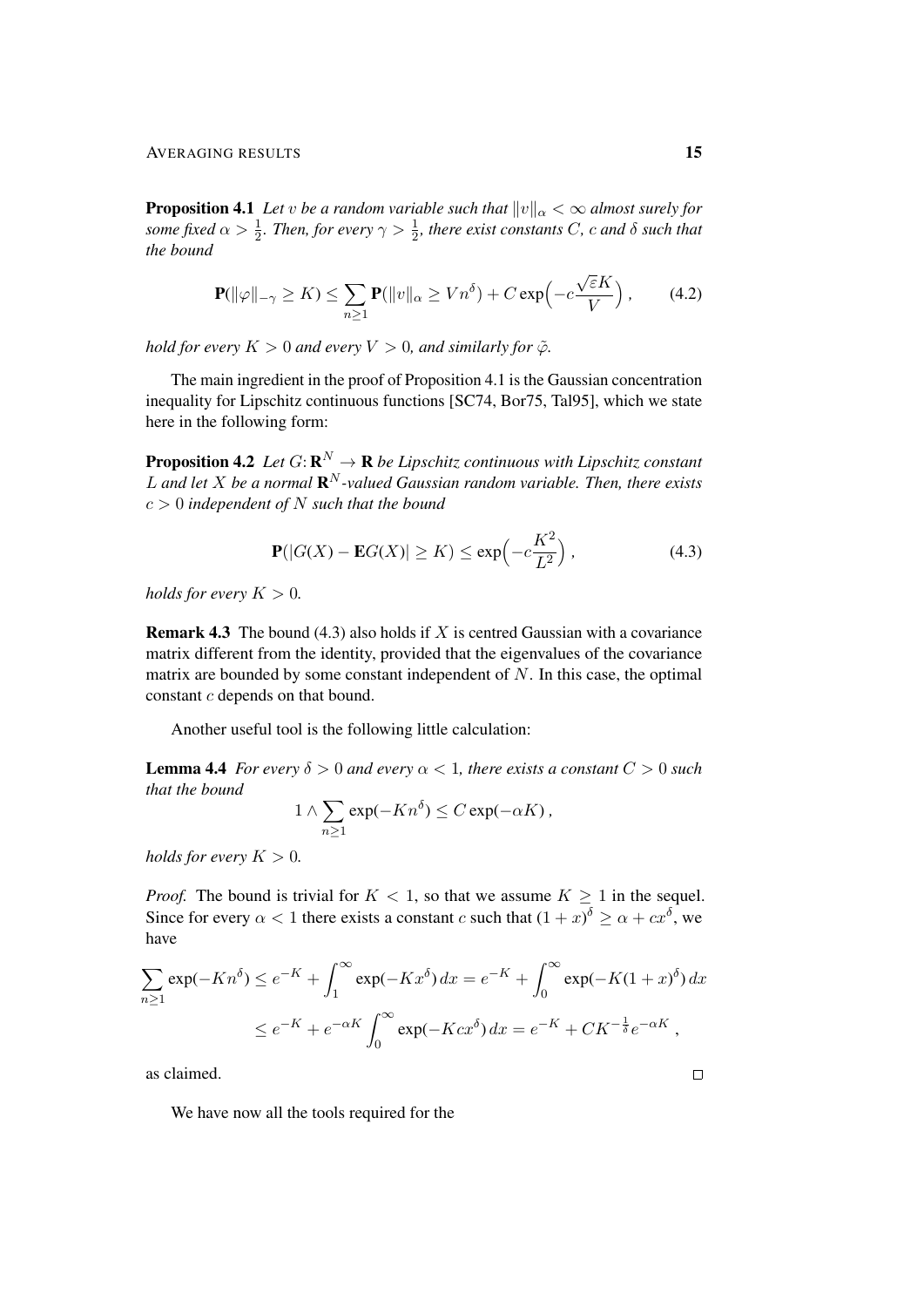*Proof of Proposition 4.1.* We start with the bound on  $\varphi$ . Note first that since  $\gamma > \frac{1}{2}$ , there exists a constant C and some  $\kappa > 0$  (any value less than  $\gamma - \frac{1}{2}$  will do) such that the implication

$$
\|\varphi\|_{-\gamma} \ge K \qquad \Rightarrow \qquad \exists n \; : \; |\varphi_n| \ge CKn^{\kappa}
$$

holds for every  $K > 0$ . Furthermore, we see from the definition of  $\varphi$  that there exist elements  $f^{(n)}$  such that  $\varphi_n$  can be written as  $\varphi_n = \langle v, f^{(n)} \rangle$ . In particular,  $|\varphi_n| \leq ||v||_{\alpha} ||f^{(n)}||_{-\alpha}$ , so that one has the implication

$$
|\varphi_n| \geq CKn^{\kappa} \qquad \Rightarrow \qquad ||v||_{\alpha} \geq Vn^{\delta} \quad \text{or} \quad ||f^{(n)}||_{-\alpha} \geq C\frac{Kn^{\kappa-\delta}}{V}.
$$

Combining these implications, we obtain the bound

$$
\mathbf{P}(\|\varphi\|_{-\gamma} \ge K) \le \sum_{n\ge 1} \mathbf{P}(\|v\|_{\alpha} \ge Vn^{\delta}) + \sum_{n\ge 1} \mathbf{P}(\|f^{(n)}\|_{-\alpha} \ge C\frac{Kn^{\kappa-\delta}}{V}) \quad (4.4)
$$

Since the first term on the right hand side is exactly of the desired form, it remains to obtain suitable bounds on the  $f^{(n)}$ . Note at this point that if we want to have any chance to obtain the desired bound, we need to choose  $\delta$  in such a way that  $\kappa - \delta > 0$ , which imposes the restriction  $\delta < \gamma - \frac{1}{2}$  $rac{1}{2}$ .

We now break  $f^{(n)}$  into a 'diagonal' part and a 'off-diagonal' part by writing  $f^{(n)} = f^{(n,1)} + f^{(n,2)}$  with

$$
f_m^{(n,1)} = \left(\frac{1}{2\pi} \sum_{k \in \mathbb{Z}} |w_k|^2 - \frac{1}{2\varepsilon\sqrt{\nu}}\right) \delta_{-n,m},
$$
  

$$
f_m^{(n,2)} = \frac{1}{2\pi} \sum_{k+\ell=m+n} w_k w_\ell.
$$

Here, the ' over the second sum indicates that we omit the terms with  $k + \ell = 0$ . The first term can be bounded in a straightforward manner. We have

$$
||f^{(n,1)}||_{-\alpha} \leq \frac{1}{2\pi |n|^{\alpha}} \left| \frac{T_{\nu}}{\varepsilon} - \sum_{k \in \mathbf{Z}} |w_k|^2 \right|,
$$

where we set  $T_{\nu} = \frac{\pi}{\sqrt{\nu}}$  as a shorthand. At this stage, we note that  $\sum_{k} \varepsilon \hat{\sigma}_k$  is nothing but a Riemann sum for the integral  $\int_{-\infty}^{\infty} \frac{dx}{\nu + x^2}$ . Since the value of this integral is precisely equal to  $T_{\nu}$  and since the function  $1/(\nu + x^2)$  is decreasing on  $[0, \infty)$ and since  $\sum_k |\sigma_k - \hat{\sigma}_k| \le C$  by (4.1), we find that  $|T_\nu - \sum_k \varepsilon \sigma_k| \le C \varepsilon$  for some constant C. Applying Proposition 4.2 to the function  $G(w) = \sqrt{\sum_{k \in \mathbf{Z}} |w_k|^2}$ , it follows that the bound

$$
\mathbf{P}(\|f^{(n,1)}\|_{-\alpha} \ge K) \le C \exp(-c\sqrt{\varepsilon}Kn^{\alpha}), \qquad (4.5)
$$

holds for some constants  $c$  and  $C$ , uniformly in  $K$ .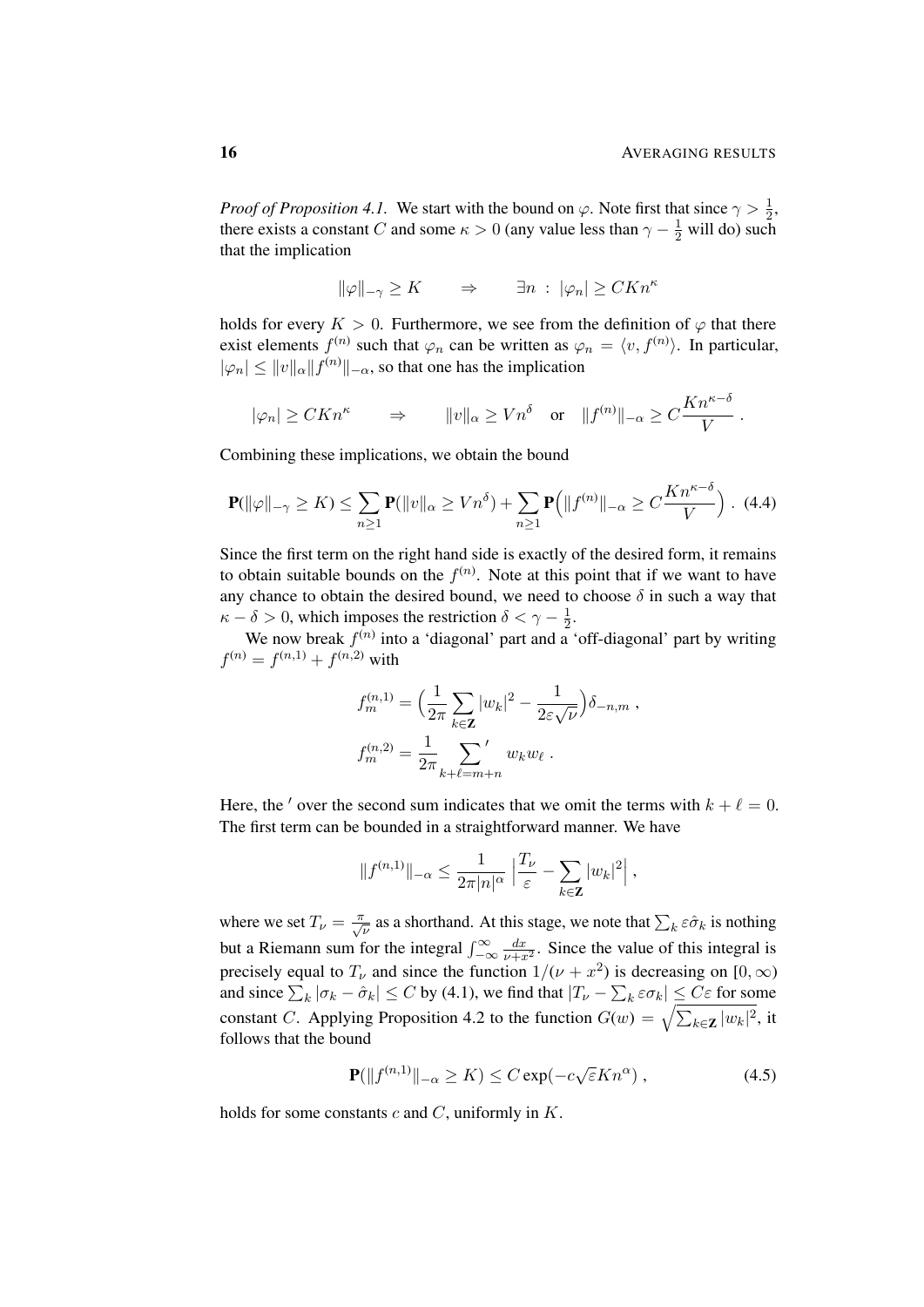#### AVERAGING RESULTS 17

We now aim for a similar bound for  $f^{(n,2)}$ . In order to do this, we make use of the following trick. Setting

$$
f_n = \left(\varepsilon \left(\sum_{k \in \mathbf{Z}} |w_k|^2\right)^2 + \sum_{m \in \mathbf{Z}} (1+|m|)^{-2\alpha} \left|\sum_{k+\ell=m+n} w_k w_\ell\right|^2\right)^{1/4},
$$

we have the almost sure bound  $||f^{(n,2)}||_{-\alpha} \le 2f_n^2$ , so that it is sufficient to be able to get bounds on the  $f_n$ . Of course, this would also be true if the definition of  $f_n$ didn't include the term proportional to  $\varepsilon$ , but we will see shortly that this term is very useful in order to be able to apply Proposition 4.2.

We first obtain a bound on the expectation of  $f_n^4$ :

$$
\mathbf{E}|f_n|^4 \leq \varepsilon C \Big( \mathbf{E} \sum_{k \in \mathbf{Z}} |w_k|^2 \Big)^2 + \sum_{m \in \mathbf{Z}} (1+|m|)^{-2\alpha} \mathbf{E} \Big| \sum_{k+\ell=m+n} w_k w_\ell \Big|^2.
$$

Since  $\sum_k \sigma_k = \mathcal{O}(\varepsilon^{-1})$ , the first term in this sum is of order  $\varepsilon^{-1}$ . Furthermore, since the  $w_k$ 's are independent, only the 'diagonal' terms remain when expanding the square under the second expectation. We thus have

$$
\mathbf{E}|f_n|^4 \leq \frac{C}{\varepsilon} + C \sum_{m \in \mathbf{Z}} (1+|m|)^{-2\alpha} \Big( \sum_{k+\ell=m+n}^{\prime} \sigma_k \sigma_\ell \Big) \leq \frac{C}{\varepsilon} + C \sum_{m \in \mathbf{Z}} (1+|m|)^{-2\alpha} \sum_{k \in \mathbf{Z}} \sigma_k \leq \frac{C}{\varepsilon},
$$
(4.6)

for some universal constant C, provided that  $\alpha > \frac{1}{2}$ . Here, we have used the fact that  $\sum_k \sigma_k = \mathcal{O}(1/\varepsilon)$ , as already mentioned previously. In particular, the bound (4.6) implies that  $\mathbf{E}|f_n| \leq C \varepsilon^{-1/4}$  by Jensen's inequality.

Our next step is to obtain a bound on the Lipschitz constant of  $f_n$  as a function of the w's. Denoting by  $\partial_i$  the partial derivative with respect to  $w_i$ , we have

$$
2f_n^3 \partial_j f_n = \varepsilon w_{-j} \sum_{k \in \mathbf{Z}} |w_k|^2 + \sum_{m \in \mathbf{Z}} (1+|m|)^{-2\alpha} w_{m+n-j} \sum_{k+\ell=m+n} w_k w_{\ell}.
$$

It then follows from the Cauchy-Schwartz inequality that

$$
2|f_n^3 \partial_j f_n| \leq |f_n|^2 \Big(\sqrt{\varepsilon} w_{-j} + \sqrt{\sum_{m \in \mathbf{Z}} (1+|m|)^{-2\alpha} |w_{m+n-j}|^2}\Big) .
$$

Setting  $||Df_n||^2 = \sum_{j\geq 1} |\partial_j f_n|^2$  for the norm of the derivative of  $f_n$ , it follows that

$$
||Df_n||^2 \le C|f_n|^{-2} \Big( \varepsilon \sum_{\ell \in \mathbf{Z}} |w_{\ell}|^2 + \sum_{k \in \mathbf{Z}} |w_k|^2 \sum_{m \in \mathbf{Z}} (1+|m|)^{-2\alpha} \Big) . \tag{4.7}
$$

Since  $\alpha > \frac{1}{2}$  by assumption, the last sum in this term is finite. We see now why it was useful to add this additional term proportional to  $\varepsilon$  in the definition of  $f_n$ . This term indeed now allows us to obtain the bound

$$
\sum_{k\in\mathbf{Z}}|w_k|^2\leq\frac{1}{\sqrt{\varepsilon}}|f_n|^2,
$$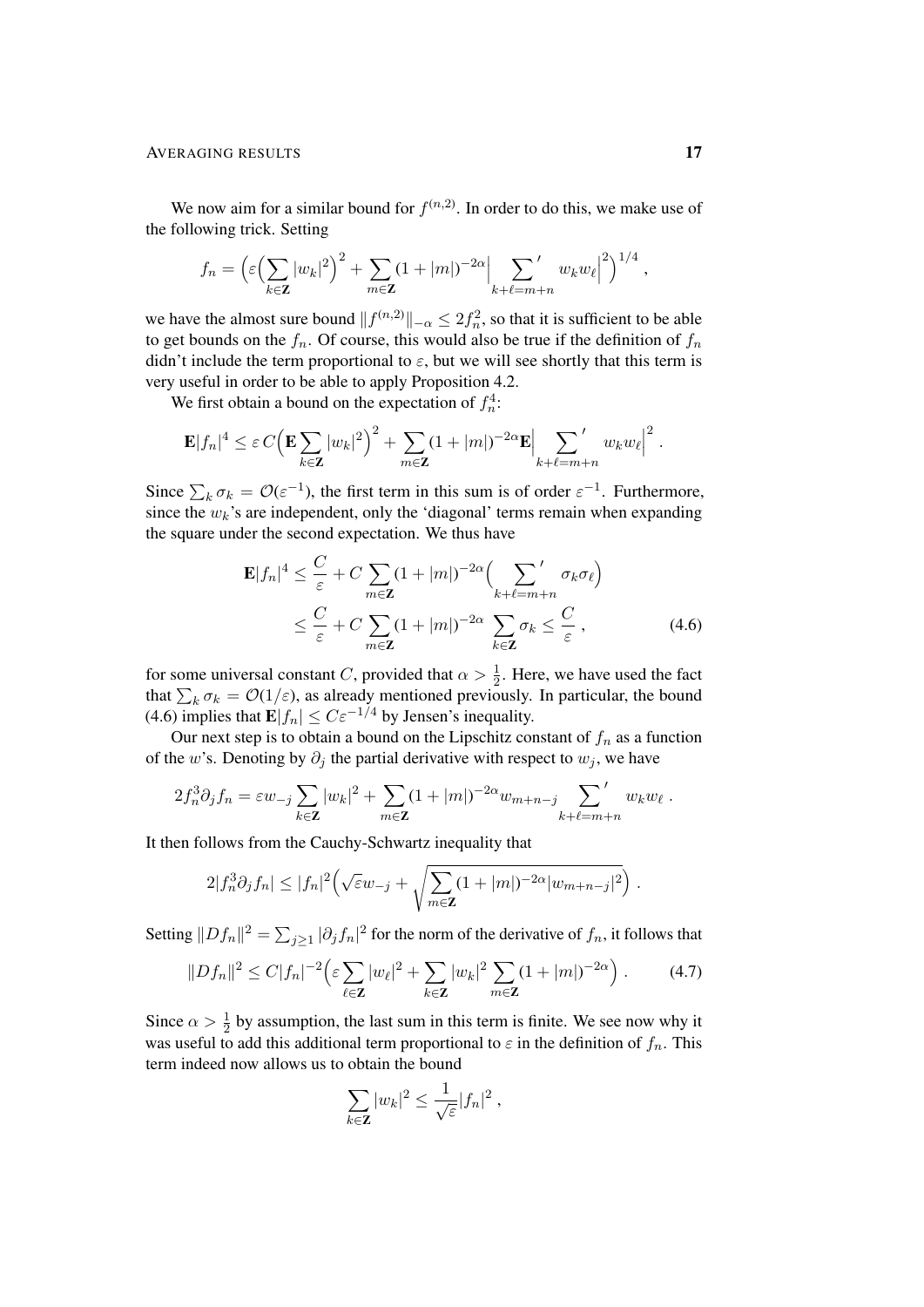(which would not hold otherwise!), thus yielding  $||Df_n|| \leq C \varepsilon^{-1/4}$ . Combining this with (4.6), we conclude that the bound

$$
\mathbf{P}(|f_n| \ge K) \le \mathbf{P}(|f_n - \mathbf{E} f_n| \ge K - C \varepsilon^{-1/4}) \le C \exp(-c\sqrt{\varepsilon}K^2),
$$

holds by Remark 4.3, so that

$$
\mathbf{P}(\|f^{(n,2)}\|_{-\alpha} \geq K) \leq C \exp(-c\sqrt{\varepsilon}K) .
$$

Combining this bound with (4.5), we conclude that

$$
\mathbf{P}(\|f^{(n)}\|_{-\alpha} \ge K) \le C \exp(-c\sqrt{\varepsilon}K) ,\qquad(4.8)
$$

for possibly different constants  $c$  and  $C$ . Inserting this into (4.4), we obtain

$$
\mathbf{P}(\|\varphi\|_{-\gamma} \geq K) \leq \sum_{n\geq 1} \mathbf{P}(\|v\|_{\alpha} \geq Vn^{\delta}) + \sum_{n\geq 1} C \exp\left(-c\sqrt{\varepsilon} \frac{Kn^{\kappa-\delta}}{V}\right),
$$

so that the desired bound follows from Lemma 4.4.

We now turn to the bound for  $\tilde{\varphi}$ , which is obtained in a very similar way. Similarly to before, we have  $\tilde{\varphi}_n = \langle v, g^{(n)} \rangle$  for elements  $g^{(n)}$  given by

$$
g_m^{(n)} = \sum_{k+\ell=m+n} w_k \tilde{w}_{\ell} .
$$

Similarly to before, we set

$$
g_n^4 = \varepsilon \Big( \sum_{m \in \mathbf{Z}} |w_m|^2 \Big)^2 + \varepsilon \Big( \sum_{m \in \mathbf{Z}} |\tilde{w}_m|^2 \Big)^2 + \sum_{m \in \mathbf{Z}} (1 + |m|)^{-2\alpha} \Big( \sum_{k+\ell=m+n} w_k \tilde{w}_\ell \Big)^2,
$$

so that the bound  $||g^{(n)}||_{-\alpha} \leq |g_n|^2$  holds almost surely.

Let us first compute the expectation of  $|g_n|^4$ . Expanding the last square, we see that as previously, since w and  $\tilde{w}$  are independent, only the 'diagonal' terms contribute, so that

$$
\mathbf{E}|g_n|^4 \leq \frac{C}{\varepsilon} + \sum_{m \in \mathbf{Z}} (1+|m|)^{-2\alpha} \sum_{k+\ell=m+n} \sigma_k \sigma_\ell \leq \frac{C}{\varepsilon}.
$$

Here, we have used the fact that  $\sigma_k \leq 1/\nu$  to go from the first to the second line.

Since  $g_n$  is symmetric in w and  $\tilde{w}$ , it suffices to obtain a bound of the form  $||Dg_n|| \leq C \varepsilon^{-1/4}$  to conclude in the same way as before. We have the identity

$$
2g_n^3 \partial_j g_n = \varepsilon w_{-j} \sum_{k \in \mathbf{Z}} |w_k|^2 + \sum_{m \in \mathbf{Z}} (1+|m|)^{-2\alpha} \tilde{w}_{m+n-j} \Big(\sum_{k+\ell=m+n} w_k \tilde{w}_\ell\Big) ,
$$

from which a bound similar to (4.7) (only with w replace by  $\tilde{w}$  in the second term) follows. The rest of the argument is identical to before. $\Box$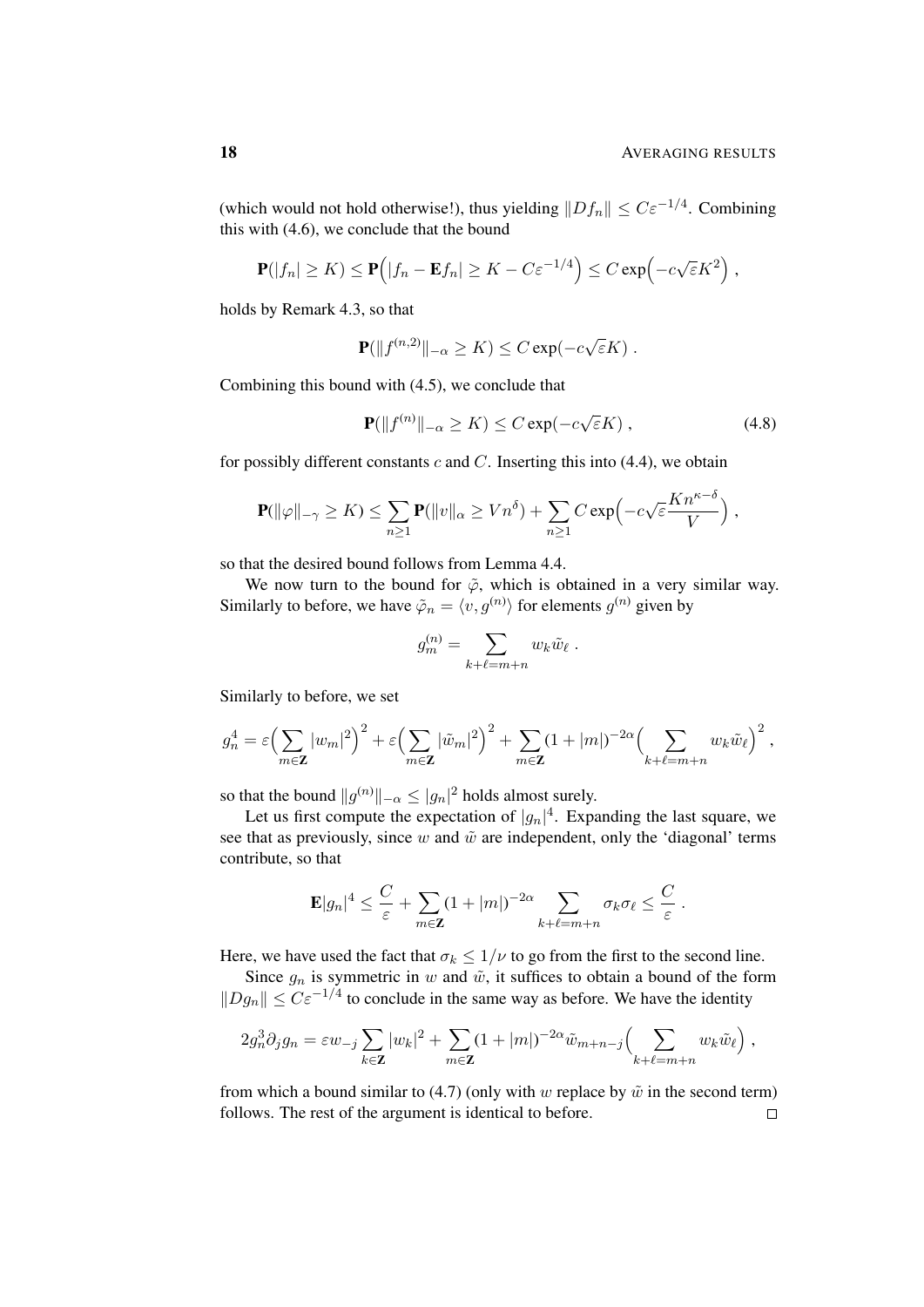We will mostly make use of the following two special cases. The first one is obvious from (4.2):

**Corollary 4.5** *Let*  $\alpha, \gamma > \frac{1}{2}$  *and let* v *be a random variable such that*  $||v||_{\alpha} \leq V$ *almost surely. Then,*

$$
\mathbf{P}(\|\varphi\|_{-\gamma} \geq K) \leq C \exp\left(-c\frac{\sqrt{\varepsilon}K}{V}\right),\,
$$

*and similarly for*  $\tilde{\varphi}$ *.* 

The second corollary does require a short calculation:

**Corollary 4.6** *In the setting of Proposition 4.1, let*  $\tilde{v}_n$  *be a collection of independent centred Gaussian random variables such that*  $\mathbf{E}\tilde{v}_n^2 = \frac{\sigma_n}{n^2}$  and assume that v is a *random variable such that*  $||v||_{\alpha} \leq 1 + ||\tilde{v}||_{\alpha}$  *almost surely. Then,* 

$$
\mathbf{P}(\|\varphi\|_{-\gamma} \ge K) \le C \exp\left(-c\varepsilon^{2\alpha/3} K^{2/3}\right),\tag{4.9}
$$

*and similarly for*  $\tilde{\varphi}$ *.* 

*Proof.* A straightforward calculation shows that

$$
\mathbf{E} \|\tilde{v}\|_{\alpha}^2 \leq \sum_{n\geq 1} \frac{1}{n^{2-2\alpha}(\nu+\varepsilon^2 n^2)} = \mathcal{O}(\varepsilon^{1-2\alpha}) ,
$$

so that by Fernique's theorem there exists a constant  $c$  such that

$$
\mathbf{P}(\|\tilde{v}\|_{\alpha} > K) \le \exp(-c\varepsilon^{2\alpha - 1} K^2) ,
$$

and similarly for v. It therefore follows from (4.2) and Lemma 4.4 that

$$
\mathbf{P}(\|\varphi\|_{-\gamma} \geq K) \leq C \exp(-c \varepsilon^{2\alpha - 1} V^2) + C \exp(-c \sqrt{\varepsilon} \frac{K}{V}).
$$

Setting  $V = \varepsilon^{\frac{1}{2} - \frac{2\alpha}{3}} K^{\frac{1}{3}}$  completes the proof.

Remark 4.7 Here we did not make any assumption regarding the correlations between the  $v_n$  and the  $w_n$ . In the special cases when either  $v_n = \frac{w_n}{n}$  or v is independent of w and  $\tilde{w}$ , it is possible to check by an explicit calculation that the boundary  $\alpha = \frac{1}{2}$  $\frac{1}{2}$  can be reached in (4.9). Since this is of no particular use to us, there is no need to make this additional effort.

 $\Box$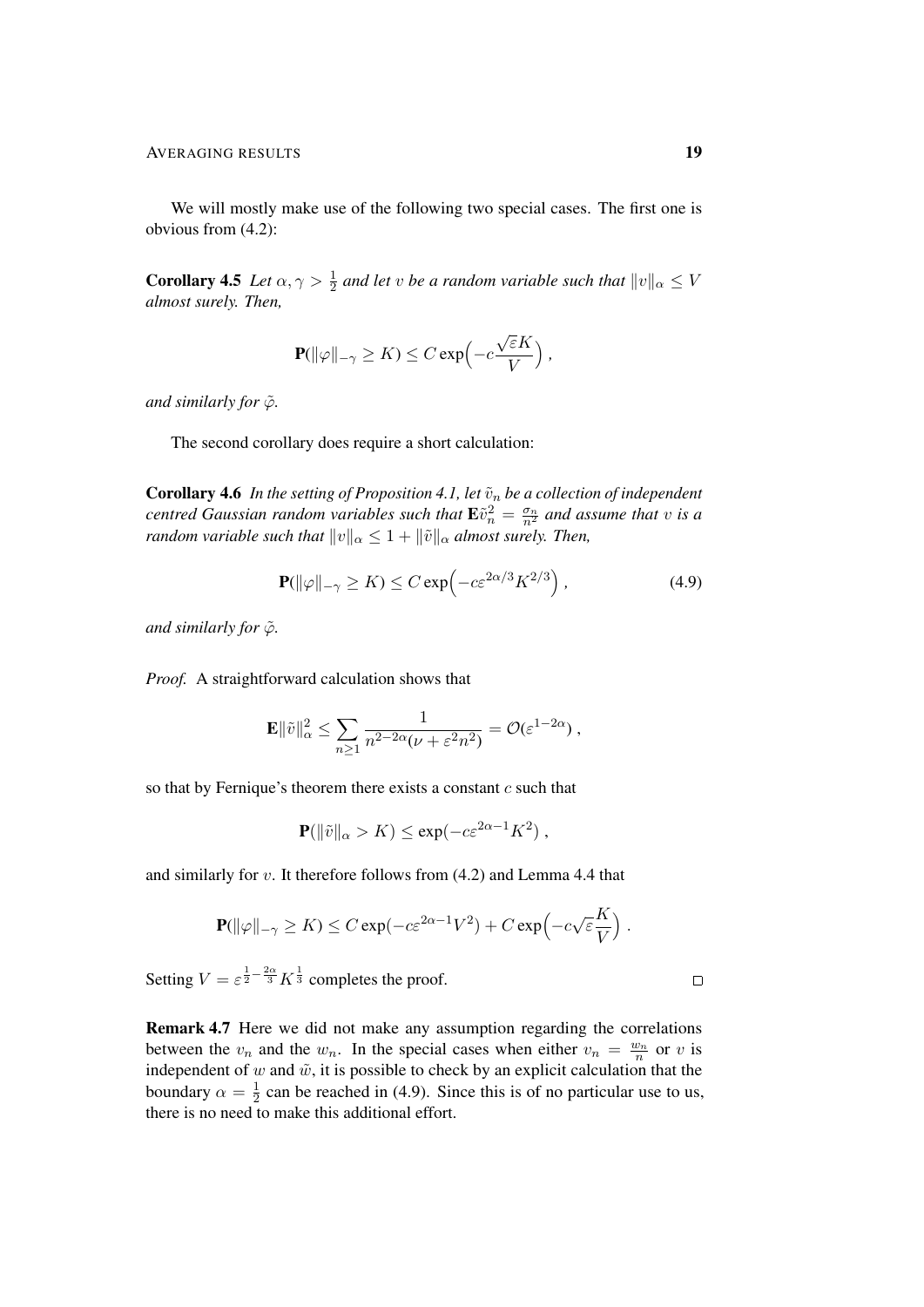#### 5 Proof of the main result

This section is devoted to the proofs of Theorems 1.1 and 1.5. We first reformulate Theorem 1.1 in a more precise way:

**Theorem 5.1** Let  $u_0$  be an  $H^{\frac{3}{2}}$ -valued random variable. Then, for every  $\kappa > 0$ and every  $T > 0$ , there exists a sequence of stopping times  $\tau_{\varepsilon}$  with  $\tau_{\varepsilon} \to T \wedge \tau^*$  in *probability, so that*

$$
\lim_{\varepsilon \to 0} \mathbf{P}\Big( \sup_{t \in [0,\tau_{\varepsilon}]} \|u(t) - u_{\varepsilon}(t)\|_{L^{\infty}} > \varepsilon^{\frac{1}{2} - \kappa} \Big) = 0.
$$

**Remark 5.2** Assuming that  $u_0$  takes values in  $H^{\frac{3}{2}}$  may look unnatural at first sight since the solutions to ( $\Phi$ ) do not take values in that space. Note however that  $u_0$ is *not* the initial condition to  $(\Phi)$  since we have assumed that  $\psi^0$  is a stationary realisation of the solution to the linearised problem. Therefore, the initial condition for the Cauchy problem ( $\Phi$ ) is given by  $u_0 + \psi^0(0)$  and it turns out that the solution to (Φ) with continuous initial condition is of this form after any positive time. (Actually, it is even of this form with  $u_0 \in H^s$  for every  $s < \frac{5}{2}$ .)

**Remark 5.3** If the limiting problem has global solutions, then one has  $\tau_{\epsilon} \to T$ in probability. However, this does *not* imply that the approximating problem has global solutions! It only implies that its explosion time becomes arbitrarily large as  $\varepsilon \to 0$ . This is also why it would be unrealistic to expect approximation results in expectation rather than in probability.

In order to prove Theorem 5.1, we consider the following two intermediary problems:

$$
u_{\varepsilon}^{(1)}(t) = S(t)u_0 + \int_0^t S(t-s)F(u_{\varepsilon}^{(1)}(s)) ds + \psi^{\varepsilon}(t) ,
$$
  

$$
u_{\varepsilon}^{(2)}(t) = S_{\varepsilon}(t)u_0 + \int_0^t S_{\varepsilon}(t-s)F(u_{\varepsilon}^{(2)}(s)) ds + \psi^{\varepsilon}(t) ,
$$

where the notations are the same as in  $(3.1)$ . We are then going to bound first the  $L^{\infty}$ -norm of  $u_{\varepsilon}^{(1)} - u_{\varepsilon}$ , then the  $H^{\alpha}$ -norm of  $u_{\varepsilon}^{(1)} - u_{\varepsilon}^{(2)}$  for some  $\alpha > \frac{1}{2}$ , and finally the  $H^1$ -norm of  $u_{\varepsilon}^{(2)} - u_{\varepsilon}$ . Combining these bounds and using the Sobolev embedding  $H^{\alpha} \hookrightarrow L^{\infty}$  then shows the required claim. We now proceed to obtain these bounds. In the sequel, one should think of the terminal time  $T$ , the exponent  $\kappa$ , and the (possibly random) 'initial condition'  $u_0 \in H^{\frac{3}{2}}$  as being fixed once and for all.

We also consider a (large) cutoff value  $K > 0$ . One should think of K as being a fixed constant in the sequel although at the end we will take  $K \to \infty$  as  $\varepsilon \to 0$ .

Notation 5.4 From now on, we will denote by  $C_K$  a generic constant that is allowed to depend only on the particulars of the problem at hand  $(f, g, h, \text{etc})$ , on the choice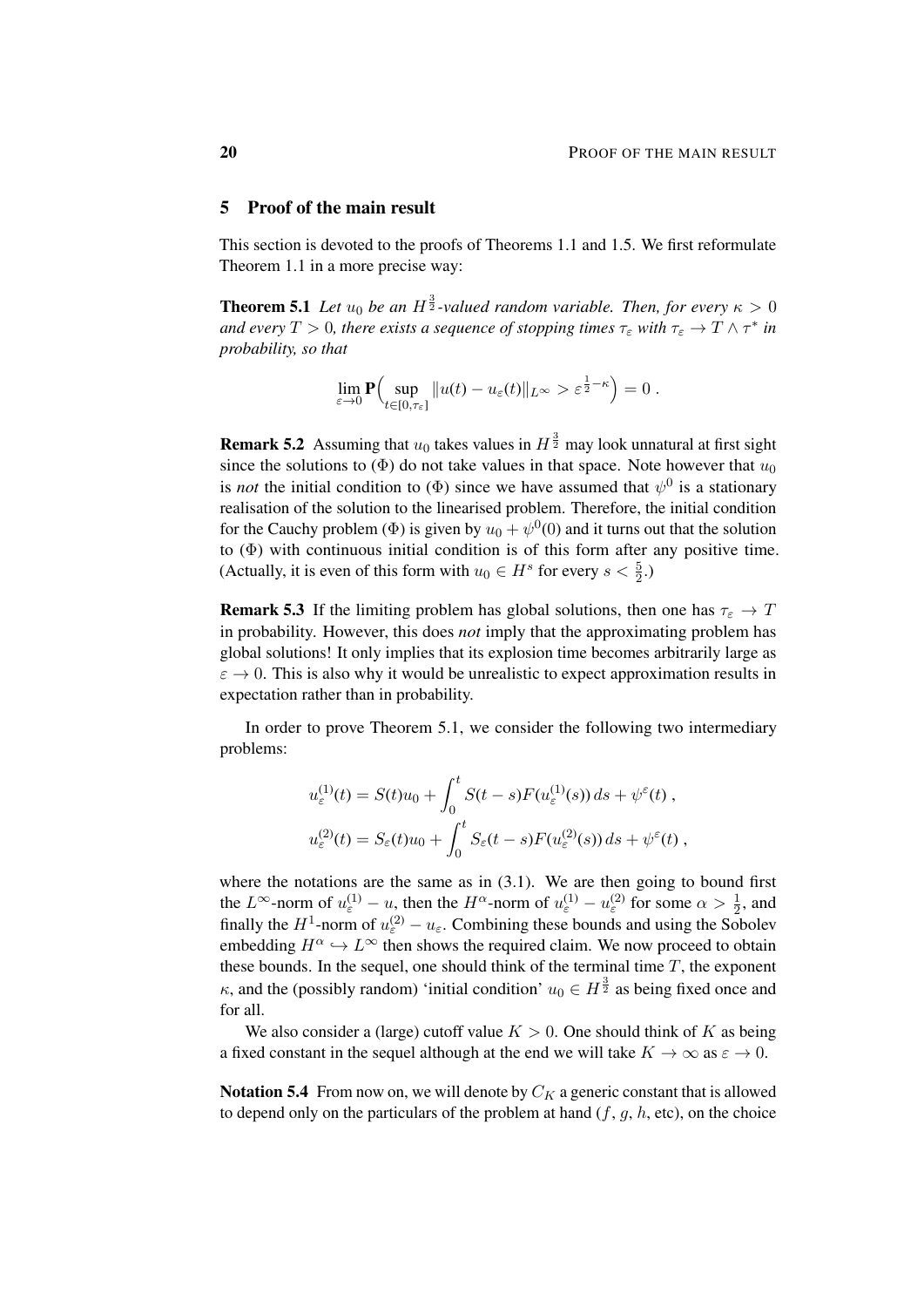of the cutoff value K, and possibly on  $\kappa$ . It is not allowed to depend on  $\varepsilon$  or on the initial condition  $u_0$ . The precise value of  $C_K$  is allowed to change without warning, even from one line to the next within the same equation.

We define a first stopping time  $\tau^K$  by

$$
\tau^K = \inf\{s \leq T : ||u(s)||_{L^\infty} \geq K\},\,
$$

with the convention that  $\tau^K = T$  if the set is empty. Note that  $\tau^K \to T \wedge \tau^*$  in probability as  $K \to \infty$  by the definition of  $\tau^*$ .

We then set

$$
\tau_1^K = \tau^K \wedge \inf\{s \leq T : ||u(s) - u_{\varepsilon}^{(1)}(s)||_{L^{\infty}} \geq K\}.
$$

Our first step is to show that before the time  $\tau_1^K$ , the quantity  $||u(s) - u_\varepsilon^{(1)}(s)||_{L^\infty}$  is small with very high probability:

**Proposition 5.5** *For every*  $K > 0$ *, one has* 

$$
\lim_{\varepsilon \to 0} \mathbf{P} \Big( \sup_{t \le \tau_1^K} \| u(t) - u_{\varepsilon}^{(1)}(t) \|_{L^\infty} > \varepsilon^{\frac{1}{2} - \kappa} \Big) = 0 \; .
$$

*Proof.* Define the 'residue'  $R^{(1)}(t) = \psi^{\epsilon}(t) - \psi^{0}(t)$  and set  $\varrho(t) = u(t) - u_{\epsilon}^{(1)}(t) + \psi^{0}(t)$  $R^{(1)}(t)$ , so that  $\varrho$  satisfies the integral equation

$$
\varrho(t) = \int_0^t S(t-s) (F(u(s)) - F(u(s) - \varrho(s) + R^{(1)}(s))) ds.
$$

Note now that for  $s \leq \tau_1^K$ , the two arguments of F are bounded by 2K in the L<sup>∞</sup>-norm by construction. Combining this with the local Lipschitz property of  $\bar{f}$ and the fact that S is a contraction semigroup in  $L^{\infty}$ , there exists a constant  $C_K$ such that

$$
\|\varrho(t)\|_{L^{\infty}} \leq C_K \int_0^t (\|\varrho(s)\|_{L^{\infty}} + \|R^{(1)}(s)\|_{L^{\infty}}) ds.
$$

The claim now follows at once from Proposition 3.10, combined with Gronwall's inequality.  $\Box$ 

In our next step, we obtain a bound on the difference between  $u_{\varepsilon}^{(1)}$  and  $u_{\varepsilon}^{(1)}$  in a very similar way. We define as before the stopping time

$$
\tau_2^K = \tau_1^K \wedge \inf \{ s \leq T \, : \, \|u_{\varepsilon}^{(1)}(s) - u_{\varepsilon}^{(2)}(s)\|_{\alpha} + \|\psi^{\varepsilon}(s)\|_{L^{\infty}} \geq K \} ,
$$

but this time it additionally depends on a parameter  $\alpha$  to be determined later. One should think of  $\alpha$  as being very close to, but slightly greater than, 1/2. We then have,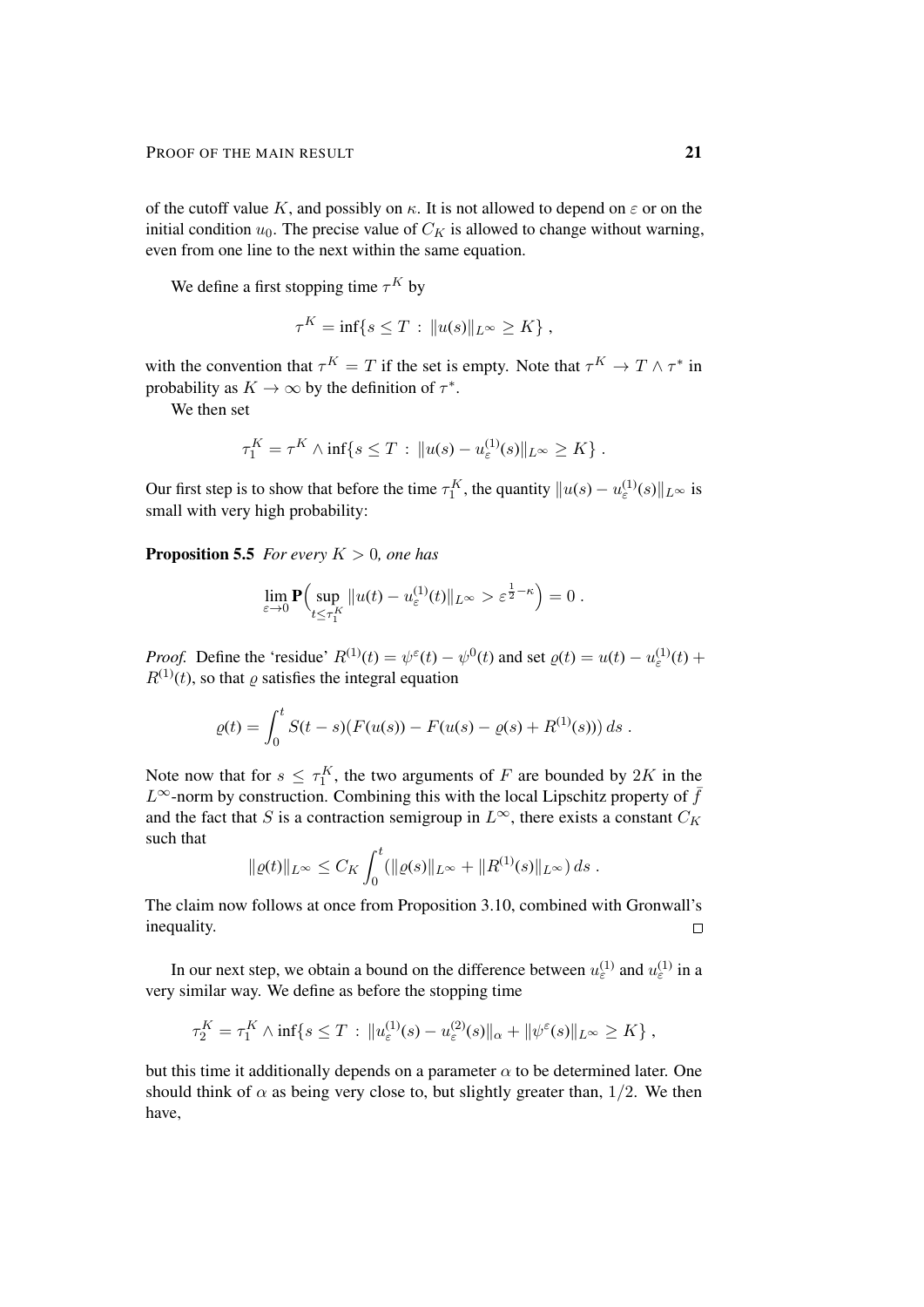**Proposition 5.6** For every  $\alpha \in (\frac{1}{2})$  $\frac{1}{2}$ , 1)*, one has* 

$$
\lim_{\varepsilon \to 0} \mathbf{P} \Big( \sup_{t \le \tau_2^K} ||u_{\varepsilon}^{(1)}(t) - u_{\varepsilon}^{(2)}(t)||_{\alpha} > \varepsilon^{\frac{1}{2} - \kappa} \Big) = 0.
$$

*Proof.* Writing  $v_{\varepsilon}^{(i)}(t) = u_{\varepsilon}^{(i)}(t) - \psi^{\varepsilon}(t)$ , we have  $v_{\varepsilon}^{(i)}(0) = u_0$  and

$$
v_{\varepsilon}^{(1)}(t) = S(t-s)v_{\varepsilon}^{(1)}(s) + \int_{s}^{t} S(t-r)F(v_{\varepsilon}^{(1)}(r) + \psi^{\varepsilon}(r)) dr ,
$$
  

$$
v_{\varepsilon}^{(2)}(t) = S_{\varepsilon}(t-s)v_{\varepsilon}^{(2)}(s) + \int_{s}^{t} S_{\varepsilon}(t-r)F(v_{\varepsilon}^{(2)}(r) + \psi^{\varepsilon}(r)) dr ,
$$

As before, we define the residue  $R^{(2)}(t) = S_{\varepsilon}(t)u_0 - S(t)u_0$  and we note that

$$
\sup_{s\leq T} \|R^{(2)}(s)\|_{\alpha} \leq C\varepsilon^{\frac{1}{2}} \|u_0\|_{\alpha + \frac{1}{2}} ,
$$

follows immediately from Lemma 3.6. Using the triangle inequality and the bound on the differences between the two semigroups given by Lemma 3.6, we furthermore obtain for any u, v with  $||u||_{L^{\infty}} + ||v||_{L^{\infty}} \leq K$  the bound

$$
||S(t)F(u) - S_{\varepsilon}(t)F(v)||_{\alpha} \le ||(S(t) - S_{\varepsilon}(t))F(u)||_{\alpha} + ||S_{\varepsilon}(t)(F(u) - F(v))||_{\alpha}
$$
  

$$
\le C_K \varepsilon^{\frac{1}{2}} t^{-\frac{\alpha}{2} - \frac{1}{4}} + \bar{C}_K t^{-\frac{\alpha}{2}} ||u - v||_{L^{\infty}}.
$$

In this bound, we single out the constant  $\bar{C}_K$  in order to able to reuse its precise value later in the proof. Setting  $\rho = u_{\varepsilon}^{(1)} - u_{\varepsilon}^{(2)} = v_{\varepsilon}^{(1)} - v_{\varepsilon}^{(2)}$  we conclude that, for any  $t \leq \tau_2^K$ , we have

$$
\|\varrho(t)\|_{\alpha} \leq C_K \varepsilon^{\frac{1}{2}} (1 + \|u_0\|_{\frac{3}{2}}) + \bar{C}_K t^{1-\frac{\alpha}{2}} \sup_{0 < r < t} \|\varrho(r)\|_{\alpha} \,. \tag{5.1}
$$

On the other hand, we obtain in a similar way from Lemma 3.6 the bound

$$
||S(t)u - S_{\varepsilon}(t)v||_{\alpha} \le ||u - v||_{\alpha} + Ct^{-\frac{\alpha}{2} - \frac{1}{4}}||u - v||_{L^{2}},
$$

so that

$$
\|\varrho(t)\|_{\alpha} \le \|\varrho(s)\|_{\alpha} + C_{K}\varepsilon^{\frac{1}{2}}(1 + (t - s)^{-\frac{\alpha}{2} - \frac{1}{4}}) + \bar{C}_{K}(t - s)^{1 - \frac{\alpha}{2}} \sup_{s < r < t} \|\varrho(r)\|_{\alpha}.
$$
\n(5.2)

In order to obtain a bound on  $\varrho$  over the whole time interval  $[0, \tau_2^K]$ , we now fix some  $\delta_K$  sufficiently small so that  $\overline{C}_K(2\delta_K)^{1-\frac{\alpha}{2}} \leq \frac{1}{2}$  $\frac{1}{2}$ . Setting

$$
r_k \stackrel{\text{def}}{=} \sup_{k\delta_K \wedge \tau_2^K \le t \le (k+1)\delta_K \wedge \tau_2^K} \| \varrho(t) \|_{\alpha} ,
$$

it then follows from (5.1) that

$$
r_0 \vee r_1 \le C_K \varepsilon^{\frac{1}{2}} (1 + \|u_0\|_{\frac{3}{2}}) \,. \tag{5.3}
$$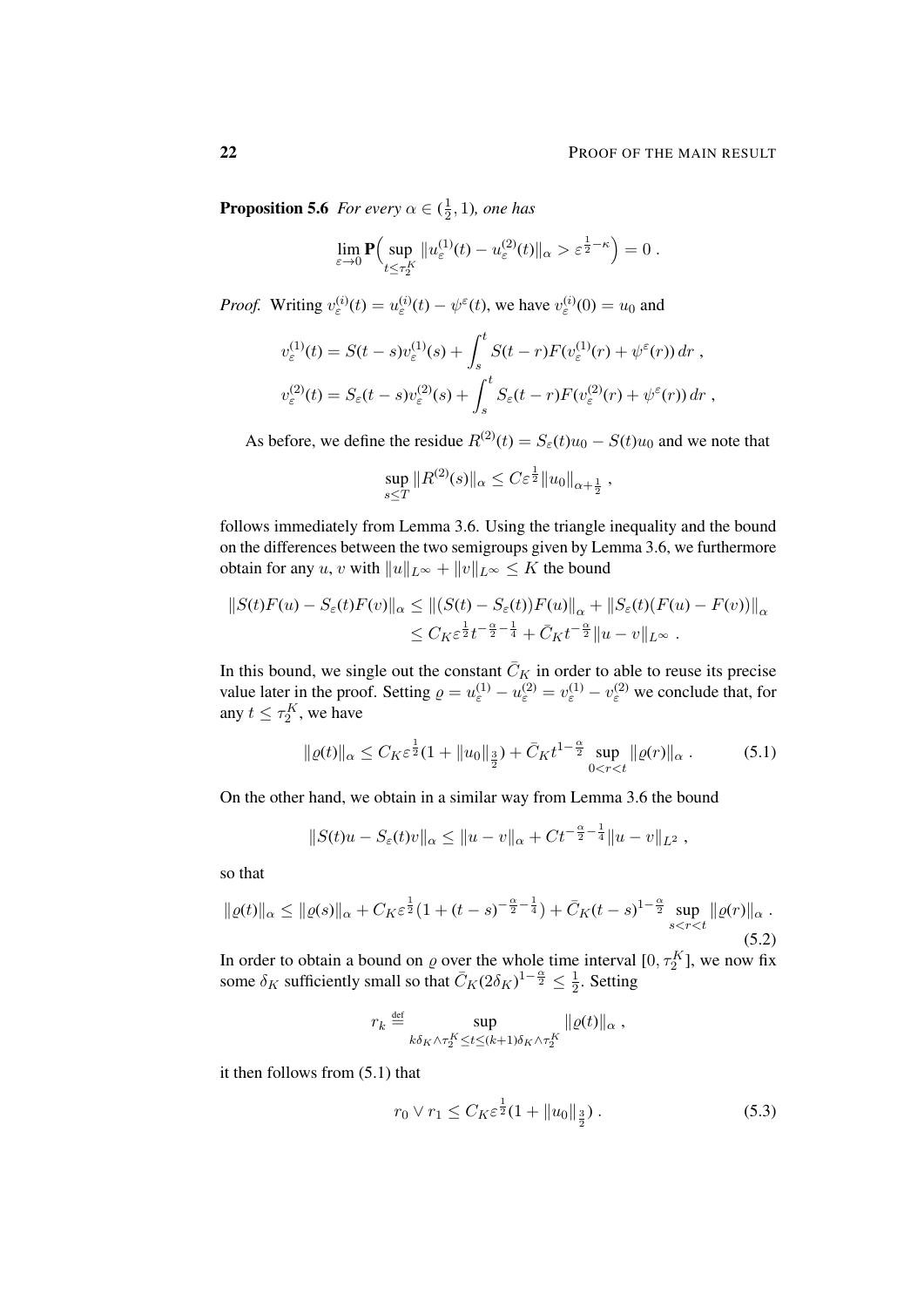Then, from (5.2), we obtain

$$
r_{k+1} \leq \|\varrho(k\delta_K \wedge \tau_2^K)\|_{\alpha} + C_K \varepsilon^{\frac{1}{2}} (1 + \delta_K^{-\frac{\alpha}{2} - \frac{1}{4}}) + \frac{1}{2} (r_k + r_{k+1}),
$$

so that, since  $\delta_K$  is independent of  $\varepsilon$ ,

$$
r_{k+1} \le 3r_k + C_K \varepsilon^{\frac{1}{2}} . \tag{5.4}
$$

Combining the bounds (5.3) and (5.4) shows that  $\sup_{t \leq \tau_2^K} ||\varrho(t)||_{\alpha} \leq C_K \varepsilon^{1/2}$ , thus concluding the proof.  $\Box$ 

It now remains to obtain a bound on the difference between  $u_{\varepsilon}^{(2)}(t)$  and  $u_{\varepsilon}$ . This time, we are going to consider the  $H<sup>1</sup>$  norm, so that we set

$$
\tau_3^K = \tau_1^K \wedge \inf \{ s \leq T : ||u_{\varepsilon}^{(2)}(s) - u_{\varepsilon}(s)||_1 \geq K \} .
$$

Note first that one has the following a priori bound:

Lemma 5.7 *The bound*

$$
||u_{\varepsilon}(t) - \psi^{\varepsilon}(t)||_1 \leq C_K
$$

*holds for every*  $t \leq \tau_3^K$ .

*Proof.* It follows from the definition of  $u_{\varepsilon}^{(2)}$  that

$$
||u_{\varepsilon}^{(2)}(t) - \psi^{\varepsilon}(t)||_1 \leq ||u_0||_1 + \int_0^t ||S_{\varepsilon}(t-s)F(u_{\varepsilon}^{(2)}(s))||_1 ds.
$$

Since  $||F(u^{(2)}_{\varepsilon}(s))||_{L^{\infty}} \leq C_K$  for  $t \leq \tau_3^K$ , it follows from the regularising properties of the semigroup  $S_{\varepsilon}$  that

$$
||u_{\varepsilon}^{(2)}(t) - \psi^{\varepsilon}(t)||_1 \leq C_K.
$$

The claim then follows from the definitions of the various stopping times.  $\Box$ 

**Proposition 5.8** *For every*  $\kappa > 0$  *and every*  $K > 0$ *, one has* 

$$
\lim_{\varepsilon \to 0} \mathbf{P} \Big( \sup_{t \le \tau_3^K} \| u_{\varepsilon}^{(2)}(t) - u_{\varepsilon}(t) \|_1 > \varepsilon^{\frac{1}{2} - \kappa} \Big) = 0.
$$

*Proof.* As before, we write  $\rho = u_{\varepsilon} - u_{\varepsilon}^{(2)}$ , so that

$$
\varrho(t) = \int_0^t S_\varepsilon(t-s) (F_\varepsilon(u_\varepsilon(s)) - F(u_\varepsilon(s) - \varrho(s))) ds.
$$

Note now that since  $||u_{\varepsilon}||_{L^{\infty}}$  is bounded by a fixed constant before time  $\tau_3^K$ ,  $||F(u_{\varepsilon}) - F(u_{\varepsilon} - \varrho)||_{L^{\infty}}$  is bounded by a constant (depending only on K) multiple of  $||\varrho||_{L^{\infty}}$  so that, for any two times  $s < t \leq \tau_3^K$ , we have the almost sure bound

$$
\|\varrho(t)\|_1 \le \|\varrho(s)\|_1 + \left\|\int_s^t S_\varepsilon(t-r)(F_\varepsilon(u_\varepsilon(r)) - F(u_\varepsilon(r)))\,dr\right\|_1
$$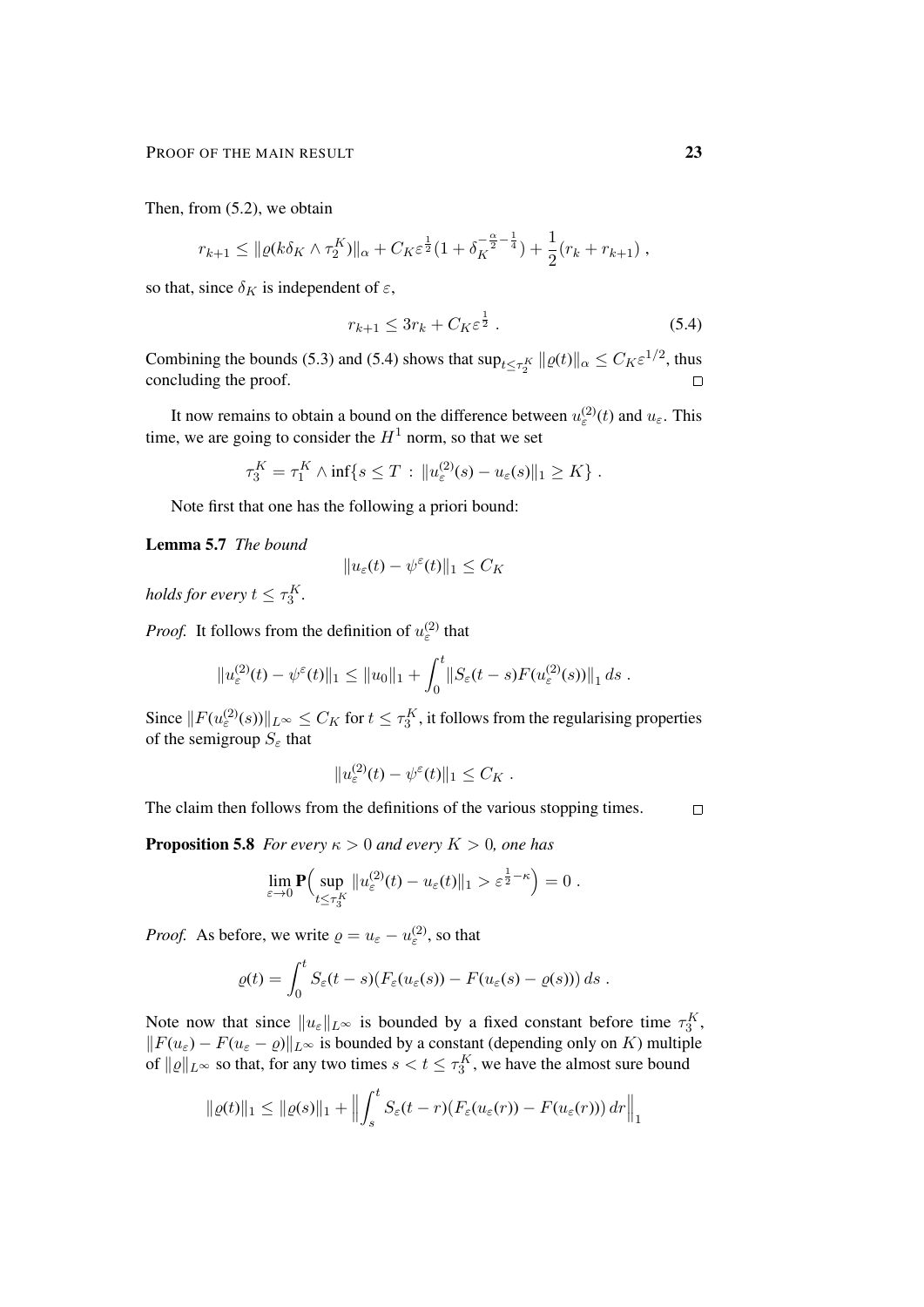#### 24 **PROOF OF THE MAIN RESULT**

$$
+ C_K(t-s)^{\frac{1}{2}} \sup_{s < r < t} \|\varrho(r)\|_1.
$$

By breaking the interval [0, T] into a finite number of subintervals  $[t_k, t_{k+1}]$  of sufficiently short length, we conclude as above that

$$
\sup_{t<\tau_3^K} \| \varrho(t) \|_1 \leq C_K \sup_k \sup_{t\in [t_k,t_{k+1}]} \left\| \int_{t_k}^t S_\varepsilon(t-s) (F_\varepsilon(u_\varepsilon(s)) - F(u_\varepsilon(s))) \mathbf{1}_{s<\tau_3^K} ds \right\|_1.
$$

In view of Proposition A.1 below, it thus suffices to show that, for every  $p > 0$ , there exists a constant  $C_K$  depending also on p such that

$$
\mathbf{E}(\mathbf{1}_{s<\tau_3^K}||F_{\varepsilon}(u_{\varepsilon}(s)) - F(u_{\varepsilon}(s))||_{-1}^p) \le C_K \varepsilon^{\frac{1-\kappa}{2}p}.
$$
 (5.5)

In order to obtain such a bound, we write

$$
F_{\varepsilon}(u_{\varepsilon}) - F(u_{\varepsilon}) = \varepsilon \partial_x (g(u_{\varepsilon}) \partial_x u_{\varepsilon}) + \varepsilon \bar{h}(u_{\varepsilon}) ((\partial_x u_{\varepsilon} \otimes \partial_x u_{\varepsilon}) - A) ,
$$

where we have set  $\bar{h} = h - D_s g$  (see Remark 1.2 for the meaning of  $D_s g$ ), and A is a shortcut for  $\frac{1}{2\sqrt{\nu}}$  times the identity matrix.

We then decompose  $u_{\varepsilon}$  as  $u_{\varepsilon} = v_{\varepsilon} + \psi^{\varepsilon}$  and recall that  $||v_{\varepsilon}||_1 \leq C_K$  by Lemma 5.7. Since, for times less than  $\tau_3^K$ , the  $L^{\infty}$ -norm of  $g(u_{\varepsilon})$  and the  $H^1$ -norm of  $v_{\varepsilon}$  are almost surely bounded by a constant depending on K, it follows from the bounds of Lemma 3.9 on the  $H^1$ -norm of  $\psi^{\epsilon}$  that the first term does indeed satisfy the bound (5.5). The second term can be rewritten as

$$
\varepsilon \bar{h}(u_{\varepsilon})((\partial_x u_{\varepsilon} \otimes \partial_x u_{\varepsilon}) - A) = \varepsilon \bar{h}(u_{\varepsilon})((\partial_x \psi^{\varepsilon} \otimes \partial_x \psi^{\varepsilon}) - A) + 2\varepsilon \bar{h}(u_{\varepsilon})(\partial_x v_{\varepsilon} \otimes \partial_x \psi^{\varepsilon}) + \varepsilon \bar{h}(u_{\varepsilon})(\partial_x v_{\varepsilon} \otimes \partial_x v_{\varepsilon}).
$$

The terms on the second line satisfy the bound (5.5) in the same way as before, so that it remains to consider the first term. Note that for times  $t \leq \tau_3^K$ , one has the almost sure bound

$$
\|\bar{h}(u_{\varepsilon}(t))\|_{\alpha} \leq C_K(1 + \|\psi^{\varepsilon}(t)\|_{\alpha}).
$$

This allows us to apply Corollary 4.6, thus showing that (5.5) also holds for this term and concluding the proof.  $\Box$ 

As an immediate corollary of propositions 5.5, 5.6, and 5.8, we have:

**Corollary 5.9** *One has*  $\lim_{\varepsilon \to 0} \mathbf{P}(\tau^K = \tau^K_1 = \tau^K_2 = \tau^K_3) = 1$  *for every*  $K > 0$ *. In particular, for every choice of*  $K$ *,*  $\tau_3^K \to T \wedge \tau^*$  *in probability as*  $\varepsilon \to 0$ *.* 

*Proof.* It suffices to note that the additional *a priori* constraint enforced by any of the  $\tau_i^K$  is always given as  $\varrho^i(t) \leq K$ , for some quantity  $\varrho^i$  for which we then obtain a bound of the type

$$
\lim_{\varepsilon \to 0} \mathbf{P} \Big( \sup_{t \le \tau_i^K} \varrho^i(t) \ge \varepsilon^\beta \Big) = 0 ,
$$

for some exponent  $\beta > 0$ . Since, setting  $\tau_0^K = \tau^K$ , we then have  $P(\tau_i^K \neq \tau_{i-1}^K)$  $\mathbf{P}(\varrho^i(\tau^K_i) \geq K)$  for  $i \in \{1, 2, 3\}$ , the claim follows at once.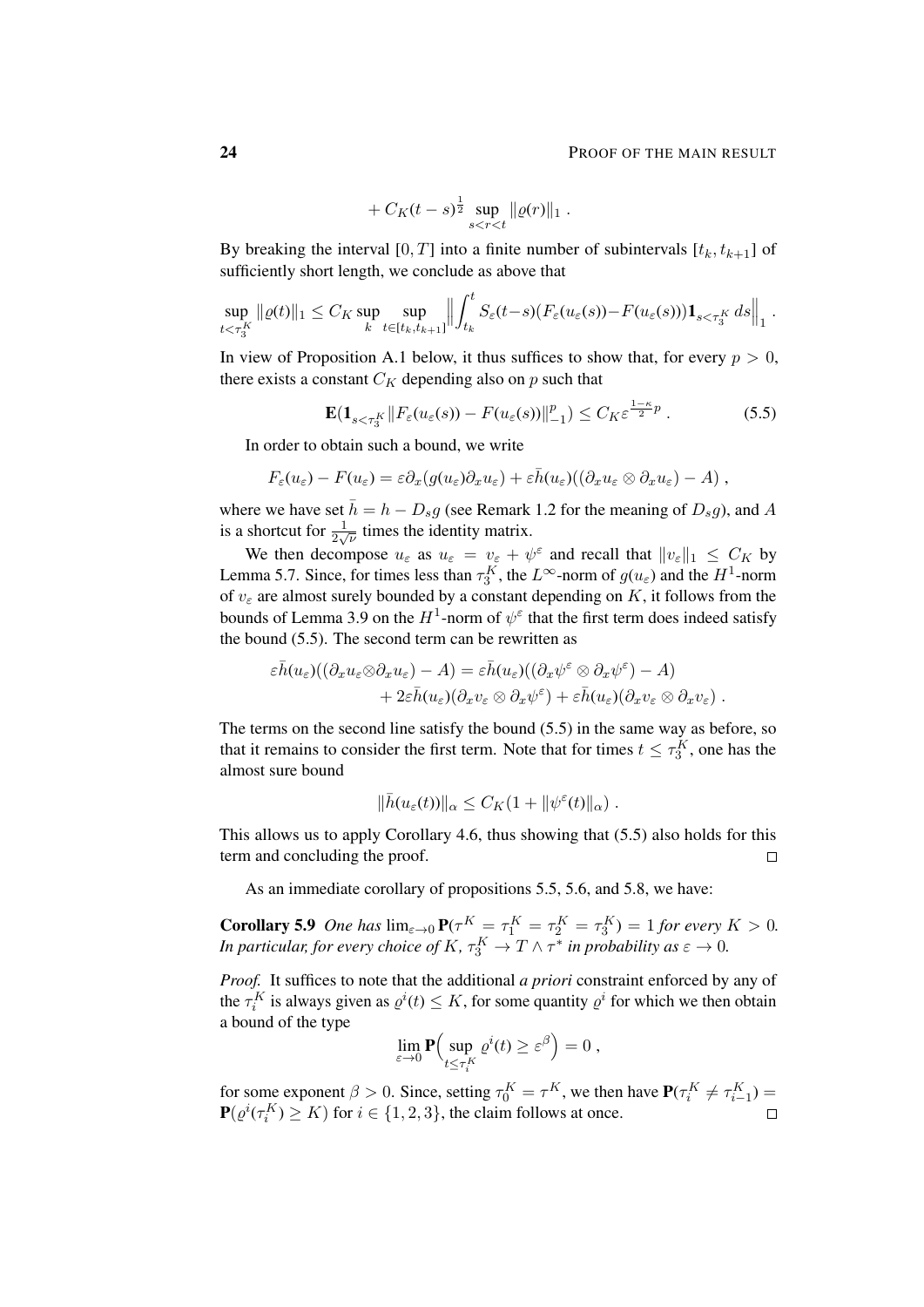It is now straightforward to assemble all the pieces:

*Proof of Theorem 5.1.* Combining Propositions 5.5–5.8, we obtain

$$
\lim_{\varepsilon \to 0} \mathbf{P}\Big( \sup_{t \le \tau_3^K} \|u_{\varepsilon}(t) - u(t)\|_{L^\infty} > \varepsilon^{\frac{1}{2} - \kappa} \Big) = 0 \; . \tag{5.6}
$$

Since this is true for every  $K > 0$ , a standard 'diagonal' argument shows that there exists a sequence  $K_{\varepsilon} \to \infty$  such that (5.6) still holds with K replaced by  $K_{\varepsilon}$ . Since  $\tau^K \to T \wedge \tau^*$  in probability as  $K \to \infty$ , it follows from Corollary 5.9 that the sequence of stopping times  $\tau_{\varepsilon} = \tau_3^{K_{\varepsilon}}$  has the same property as  $\varepsilon \to 0$ , thus proving the claim.  $\Box$ 

#### 5.1 Proof of Theorem 1.5

The proof of Theorem 1.5 is slightly more straightforward than the proof of Theorem 1.1, mainly due to the fact that we gain regularity in the limit  $\varepsilon \to 0$  instead of losing regularity. First of all, we reformulate the solutions as solutions to the corresponding integral equations by setting:

$$
v_{\varepsilon}(t) = S_{\varepsilon}(t)v_0 + \int_0^t S_{\varepsilon}(t-s)G(v_{\varepsilon}(s))\,ds + \sqrt{\varepsilon}\psi^{\varepsilon}(t)\,,\tag{5.7a}
$$

$$
v(t) = S(t)v_0 + \int_0^t S(t-s)\bar{G}(v(s))\,ds\,,\tag{5.7b}
$$

where we have defined

$$
G(u) = f(u) + h(u)(\partial_x u \otimes \partial_x u) , \qquad \overline{G}(u) = \overline{f}(u) + h(u)(\partial_x u \otimes \partial_x u) ,
$$

with  $\bar{f} = f + \frac{1}{2}$  $\frac{1}{2\sqrt{\nu}}$  Tr *h*. This time,  $v_0$  really is the initial condition for (5.7b), but as before it is not the initial condition for (5.7a) since  $\psi^{\epsilon}(0) \neq 0$ . Again, we assume throughout that f and h are in  $\mathcal{C}^1$ . It then follows from Sobolev calculus and a standard bootstrapping argument that (5.7b) is locally well-posed for initial conditions in  $H^1$  and that its solutions, as long as they exist, belong to  $H^s$  for all s < 3. Therefore, for every  $v_0 \in H^1$ , there exists a (possibly infinite) time  $\tau^*$  such that the solutions to (5.7b) exist up to time  $\tau^*$  and such that, provided  $\tau^* \neq \infty$ , one has  $\lim_{t\to\tau^*} ||v(t)||_1 = \infty$ .

With this notation, we have the following rigorous formulation of Theorem 1.5:

**Theorem 5.10** Let  $v_0$  be an  $H^2$ -valued random variable and fix  $\beta \in (\frac{1}{2})$  $\frac{1}{2}$ , 1). Then, *for every*  $\kappa > 0$  *and every*  $T > 0$ *, there exists a sequence of stopping times*  $\tau_{\varepsilon}$  *with*  $\tau_{\varepsilon} \to T \wedge \tau^*$  in probability, so that

$$
\lim_{\varepsilon \to 0} \mathbf{P} \Big( \sup_{t \in [0,\tau_{\varepsilon}]} \|v(t) - v_{\varepsilon}(t)\|_{H^{\beta}} > \varepsilon^{1-\beta-2\kappa} \Big) = 0.
$$

Remark 5.11 Note that in this case, we are unable to deal with a nonlinearity of the form  $g(v)\partial_x^2 v$ , mainly since this would lead to a fully non-linear limiting equation, so that some of the techniques employed here break down.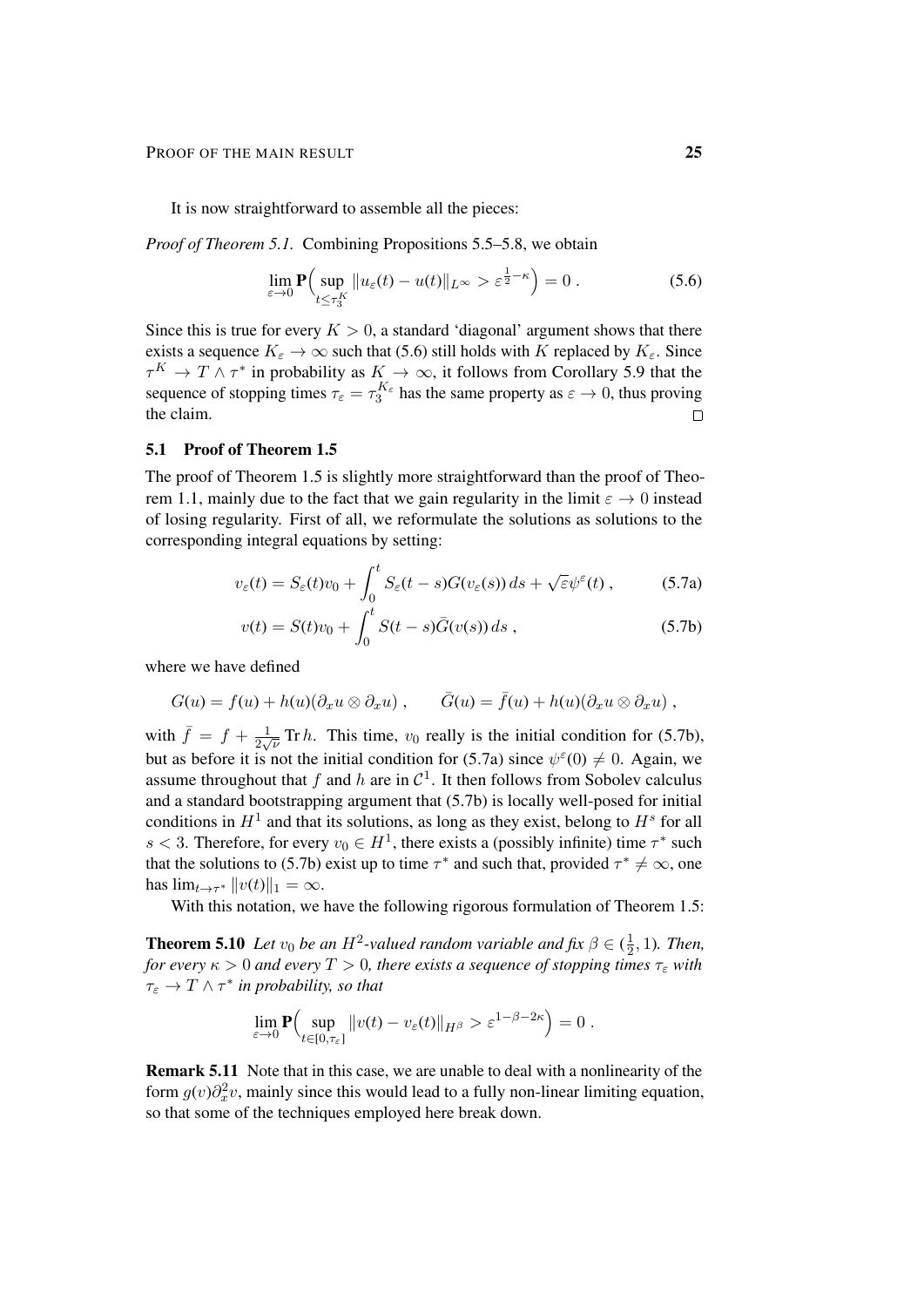*Proof.* Fix two exponents  $\alpha$ ,  $\beta$  such that  $\alpha \in (1, \frac{3}{2})$  $\frac{3}{2}$ ) and  $\beta \in (2 - \alpha, 1)$ . One should think of  $\alpha$  as being slightly less than  $\frac{3}{2}$  and  $\beta$  as being slightly more than  $\frac{1}{2}$ . We also fix an exponent  $\kappa < \frac{1}{4}$ , we set  $\rho = v - \sqrt{\varepsilon} \psi^{\varepsilon}(t)$ , and we define a stopping time  $\tau^K$  by

$$
\tau^K = \inf\{t < T \,:\, \varepsilon^{\beta + \kappa - \frac{1}{2}} \|\psi^\varepsilon(t)\|_{\beta} + \sqrt{\varepsilon} \|\psi^\varepsilon(t)\|_{1-\kappa} + \|\varrho(t)\|_{\alpha} + \|v(t)\|_2 > K\}.
$$

For  $t \leq \tau^K$ , one then has the bound

$$
\|\varrho(t)\|_{\alpha} \leq C\varepsilon^{\frac{1}{2}}\|v_0\|_2 + \left\|\int_0^t S_{\varepsilon}(t-s)(G(v_{\varepsilon}(s)) - \bar{G}(v(s)))\right\|_{\alpha} ds
$$
  
+ 
$$
\int_0^t \left\|(S_{\varepsilon}(t-s) - S(t-s))\bar{G}(v(s))\right\|_{\alpha} ds,
$$
  

$$
\leq \varepsilon^{\frac{1}{2}}(C\|v_0\|_2 + C_K) + \left\|\int_0^t S_{\varepsilon}(t-s)(G(v_{\varepsilon}(s)) - \bar{G}(v(s)))\right\|_{\alpha} ds,
$$

where we have made use of Lemma 3.6 and the fact that  $||v(s)||_2 < K$  in order to bound the last term. Similarly, we obtain for  $s < t < \tau^K$  the bound

$$
\|\varrho(t)\|_{\alpha} \leq \|\varrho(s)\|_{\alpha} + C_K \varepsilon^{\frac{1}{2}} + \left\|\int_s^t S_{\varepsilon}(t-r)(G(v_{\varepsilon}(r)) - \bar{G}(v(r)))\right\|_{\alpha} dr.
$$

Before we proceed, we obtain bounds on the last term in this inequality.

For this, we rewrite  $G(v_{\varepsilon}) - \bar{G}(v)$  as

$$
G(v_{\varepsilon}) - \bar{G}(v) = (f(v_{\varepsilon}) - f(v)) + (h(v_{\varepsilon}) - h(v))(\partial_x v \otimes \partial_x v + A)
$$
  
+  $h(v_{\varepsilon})(\varepsilon \partial_x \psi^{\varepsilon} \otimes \partial_x \psi^{\varepsilon} - A)$   
+  $h(v_{\varepsilon})(\partial_x \varrho \otimes (2\partial_x v + \partial_x \varrho))$   
+  $2\sqrt{\varepsilon}h(v_{\varepsilon})(\partial_x \psi^{\varepsilon} \otimes \partial_x v)$   
+  $2\sqrt{\varepsilon}h(v_{\varepsilon})(\partial_x \psi^{\varepsilon} \otimes \partial_x \varrho)$   
 $\stackrel{\text{def}}{=} I_1 + I_2 + I_3 + I_4 + I_5$ ,

and we bound these terms separately. Since it follows from the definition of  $\tau^K$ that both v and  $v_{\varepsilon}$  are bounded by some constant  $C_K$  in  $H^{1-\kappa}$  (and therefore in particular in  $L^{\infty}$ ), it follows that

$$
||I_1||_{L^2} \le C_K (\varepsilon^{1-\beta-\kappa} + ||\varrho||_{L^2}). \tag{5.8a}
$$

In order to bound I<sub>2</sub>, we use the fact that  $||h(v_{\varepsilon})||_{\beta} \leq C_K$  almost surely to apply Corollary 4.5. Therefore, for every  $\gamma > \frac{1}{2}$  and every  $p > 0$ , we obtain constants  $C_K(p)$  such that

$$
\mathbf{E} \mathbf{1}_{t \le \tau^K} \| I_2(t) \|_{-\gamma}^p \le C_K(p) \varepsilon^{\frac{p}{2}} . \tag{5.8b}
$$

In order to bound  $I_3$ , we use the fact that both  $\partial_x \varrho$  and  $\partial_x v$  are bounded in  $L^2$ , together with the fact that  $L^1 \subset H^{-\gamma}$  for every  $\gamma > \frac{1}{2}$ , so that we have

$$
||I_3||_{-\gamma} \le C_K ||\varrho||_{\alpha} . \tag{5.8c}
$$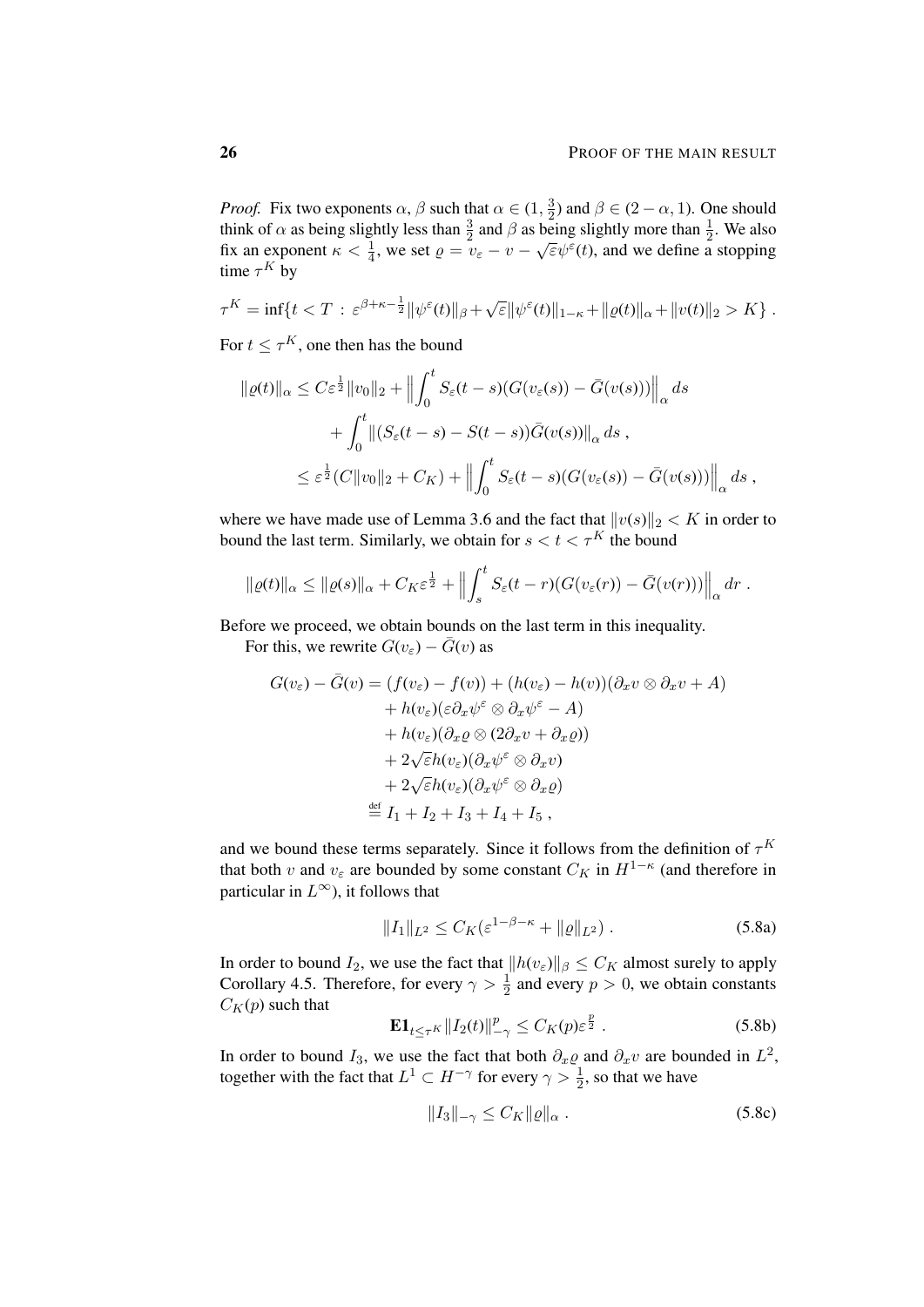The bound on  $I_4$  exploits the fact that  $\sqrt{\varepsilon} \partial_x \psi^{\varepsilon}$  is bounded by  $K \varepsilon^{1-\beta-\kappa}$  in  $H^{\beta-1}$ , together with the fact that  $h(v_{\varepsilon})\partial_x v$  is bounded by a constant in  $H^{1-\kappa}$ . Furthermore, the product of an element in  $H^{\beta-1}$  with an element in  $H^{1-\kappa}$  lies in  $H^{-\frac{1}{2}}$ , provided that  $\kappa < \beta$  (which is always the case since we assumed that  $\beta > \frac{1}{2}$ ), so that

$$
\|I_4\|_{-\frac{1}{2}}\leq C_K\varepsilon^{1-\beta-\kappa}
$$

.

Finally, in order to bound  $I_5$ , we use the fact that  $\sqrt{\varepsilon} \partial_x \psi^{\varepsilon}$  is bounded by  $K$  in  $H^{-\kappa}$ ,  $h(v_{\varepsilon})\partial_x \varrho$  is bounded by  $C_K ||\varrho||_{\alpha}$  in  $H^{\frac{1}{2}-\kappa}$ , and  $\kappa < \frac{1}{4}$  to deduce that

$$
||I_5||_{-\frac{1}{2}} \leq C_K ||\varrho||_{\alpha} .
$$

Making sure that the constant  $\gamma$  appearing in the bounds on  $I_2$  and  $I_3$  is less that  $2 - \alpha$ , we can combine all of these bounds in order to get the inequality

$$
\|\varrho(t\wedge \tau^K)\|_{\alpha}\leq \|\varrho(s\wedge \tau^K)\|_{\alpha}+R_s(t)+C_K|t-s|^{\delta}\sup_{s\leq r\leq t}\|\varrho(r\wedge \tau^K)\|_{\alpha},
$$

where the remainder term  $R_s$  satisfies

$$
\mathbf{E} \sup_{t \leq \tau^K} \|R_s(t)\|_{\alpha} \leq C_K (\varepsilon^{1-\beta-\frac{3}{2}\kappa} + \varepsilon^{\frac{1}{2}} \|v_0\|_2),
$$

by Proposition A.1. We now conclude in the same way as in the proof of Proposition 5.8.  $\Box$ 

#### Appendix A Factorisation method

The aim of this section is to show the following:

**Proposition A.1** *For every*  $\kappa > 0$  *there exists*  $p > 0$  *such that the bound* 

$$
\mathbf{E} \sup_{t \in [0,T]} \Big\| \int_0^t S_\varepsilon(t-s) R(s) \, ds \Big\|_{\gamma}^p \leq C \varepsilon^{-\kappa p} \sup_{t \in [0,T]} \mathbf{E} \| R(t) \|_{\gamma-2}^p,
$$

holds for every  $\gamma \in \mathbf R$  and every  $H^{\gamma-2}$ -valued stochastic process  $R$ .

*Proof.* The proof relies on the 'factorisation method' as in [DPKZ87]. We make use of the following bounds. Recall Minkowski's integral inequality,

$$
\left(\mathbf{E}\Big(\int_0^t f(s) \, ds\Big)^p\right)^{1/p} \le \int_0^t (\mathbf{E} f^p(s))^{1/p} \, ds \;, \tag{A.1}
$$

which holds for every  $p \ge 1$  and every real-valued stochastic process f. Given R, we then define a process  $y$  by

$$
y(t) = \int_0^t (t - s)^{-\alpha} S_{\varepsilon}(t - s) R(s) ds , \qquad (A.2)
$$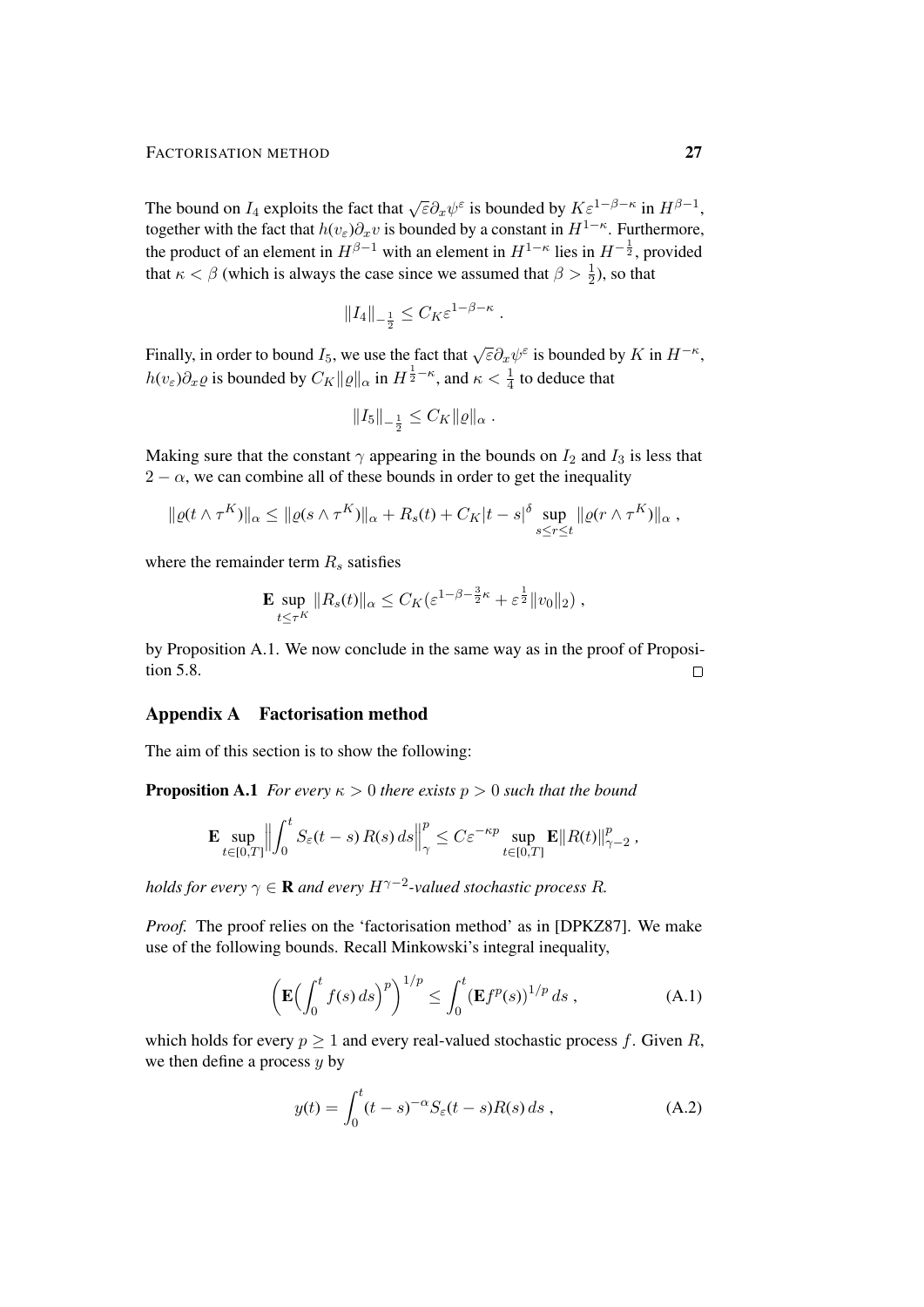where  $\alpha$  is some (typically very small) exponent to be determined later. The convolution of R with  $S_{\epsilon}$  is then given by

$$
\tilde{R}(t) \stackrel{\text{def}}{=} \int_0^t S_\varepsilon(t-s) R(s) ds = C_\alpha \int_0^t (t-s)^{\alpha-1} S_\varepsilon(t-s) y(s) ds , \quad (A.3)
$$

where the constant  $C_{\alpha}$  gets large as  $\alpha$  gets small. It is known that for every  $p > 1/\alpha$ , the map  $y \mapsto \tilde{R}$  given by (A.3) is bounded from  $L^p([0, T], H^\gamma)$  into  $\mathcal{C}([0, T], H^\gamma)$ [Hai09], so that

$$
\mathbf{E} \sup_{t \in [0,T]} \|\tilde{R}(t)\|_{\gamma}^p \leq C \sup_{t \in [0,T]} \mathbf{E} \|y(t)\|_{\gamma}^p.
$$

It thus suffices to show that  $\mathbf{E} ||y(s)||_{\gamma}^{p}$  is bounded by  $\varepsilon^{-\kappa p} \sup_{t \in [0,T]} \mathbf{E} ||R(t)||_{\gamma}^{p}$  $\gamma-2$ for some large enough value of  $p$ .

Combining (A.2) with (A.1), we have the bound

$$
\left(\mathbf{E}\|y(t)\|_{\gamma}^p\right)^{1/p} \leq \int_0^t (t-s)^{-\alpha} \left(\mathbf{E}\|S_{\varepsilon}(t-s)R(s)\|_{\gamma}^p\right)^{1/p} ds.
$$

It then follows from Lemma 3.5 that there exists a constant  $C$  such that

$$
(\mathbf{E}||y(t)||_{\gamma}^p)^{1/p} \leq C \varepsilon^{-4\alpha} \int_0^t (t-s)^{\alpha-1} (\mathbf{E}||R(s)||_{\gamma-2}^p)^{1/p} ds,
$$

so that the required bound follows by setting  $\alpha = \kappa/4$ .

$$
\qquad \qquad \Box
$$

#### References

- [Ass02] S. ASSING. A pregenerator for Burgers equation forced by conservative noise. *Comm. Math. Phys.* 225, no. 3, (2002), 611–632.
- [BG97] L. BERTINI and G. GIACOMIN. Stochastic Burgers and KPZ equations from particle systems. *Comm. Math. Phys.* 183, no. 3, (1997), 571–607.
- [Bor75] C. BORELL. The Brunn-Minkowski inequality in Gauss space. *Invent. Math.* 30, no. 2, (1975), 207–216.
- [Cha00] T. CHAN. Scaling limits of Wick ordered KPZ equation. *Comm. Math. Phys.* 209, no. 3, (2000), 671–690.
- [DPD03] G. DA PRATO and A. DEBUSSCHE. Strong solutions to the stochastic quantization equations. *Ann. Probab.* 31, no. 4, (2003), 1900–1916.
- [DPDT07] G. DA PRATO, A. DEBUSSCHE, and L. TUBARO. A modified Kardar-Parisi-Zhang model. *Electron. Comm. Probab.* 12, (2007), 442–453 (electronic).
- [DPKZ87] G. DA PRATO, S. KWAPIEN´, and J. ZABCZYK. Regularity of solutions of linear stochastic equations in Hilbert spaces. *Stochastics* 23, no. 1, (1987), 1–23.
- [DPT07] G. DA PRATO and L. TUBARO. Wick powers in stochastic pdes: an introduction, 2007. Preprint.
- [DPZ92] G. DA PRATO and J. ZABCZYK. *Stochastic Equations in Infinite Dimensions*, vol. 44 of *Encyclopedia of Mathematics and its Applications*. Cambridge University Press, 1992.